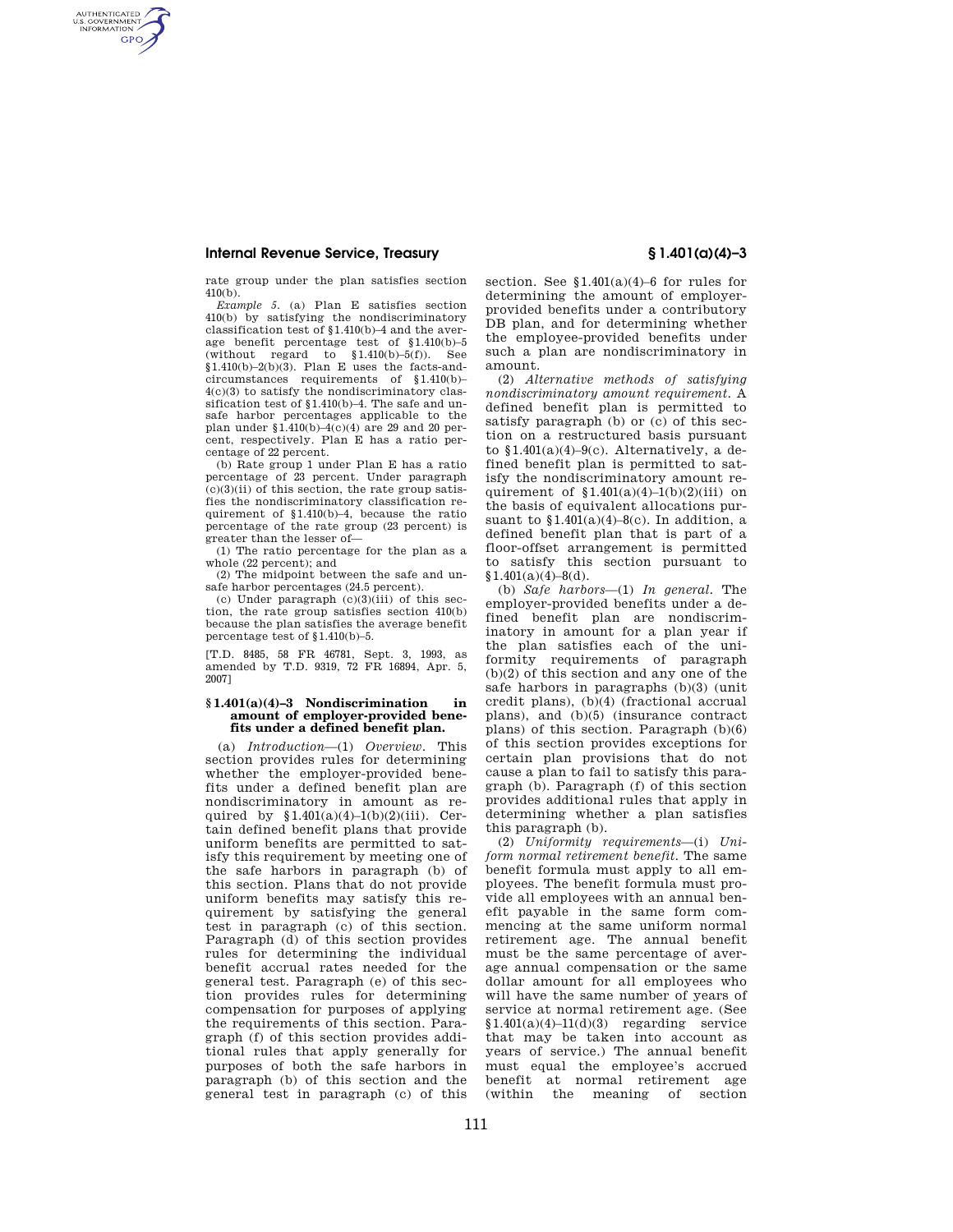$411(a)(7)(A)(i)$  and must be the normal retirement benefit under the plan (within the meaning of section 411(a)(9)).

(ii) *Uniform post-normal retirement benefit.* With respect to an employee with a given number of years of service at any age after normal retirement age, the annual benefit commencing at that employee's age must be the same percentage of average annual compensation or the same dollar amount that would be payable commencing at normal retirement age to an employee who had that same number of years of service at normal retirement age.

(iii) *Uniform subsidies.* Each subsidized optional form of benefit available under the plan must be currently available (within the meaning of  $$1.401(a)(4)-4(b)(2)$ to substantially all$ employees. Whether an optional form of benefit is considered subsidized for this purpose may be determined using any reasonable actuarial assumptions.

(iv) *No employee contributions.* The plan must not be a contributory DB plan.

(v) *Period of accrual.* Each employee's benefit must be accrued over the same years of service that are taken into account in applying the benefit formula under the plan to that employee. For this purpose, any year in which the employee benefits under the plan (within the meaning of  $$1.410(b)-3(a)$  is included as a year of service in which a benefit accrues. Thus, for example, a plan does not satisfy the safe harbor in paragraph (b)(4) of this section unless the plan uses the same years of service to determine both the normal retirement benefit under the plan's benefit formula and the fraction by which an employee's fractional rule benefit is multiplied to derive the employee's accrued benefit as of any plan year.

(vi) *Examples.* The following examples illustrate the rules in this paragraph (b)(2):

*Example 1.* Plan A provides a normal retirement benefit equal to two percent of average annual compensation times each year of service commencing at age 65 for all employees. Plan A provides that employees of Division S receive their benefit in the form of a straight life annuity and that employees of Division T receive their benefit in the form of a life annuity with an automatic cost-ofliving increase. Plan A does not provide a

# **§ 1.401(a)(4)–3 26 CFR Ch. I (4–1–10 Edition)**

uniform normal retirement benefit within the meaning of paragraph  $(b)(2)(i)$  of this section because the annual benefit is not payable in the same form to all employees.

*Example 2.* Plan B provides a normal retirement benefit equal to 1.5 percent of average annual compensation times each year of service at normal retirement age for all employees. The normal retirement age under the plan is the earlier of age 65 or the age at which the employee completes 10 years of service, but in no event earlier than age 62. Plan B does not provide a uniform normal retirement benefit within the meaning of paragraph  $(b)(2)(i)$  of this section because the same uniform normal retirement age does not apply to all employees.

*Example 3.* Plan C is an accumulation plan under which the benefit for each year of service equals one percent of plan year compensation payable in the same form to all employees commencing at the same uniform normal retirement age. Under paragraph (e)(2) of this section, an accumulation plan may substitute plan year compensation for average annual compensation. Plan C provides a uniform normal retirement benefit within the meaning of paragraph (b)(2)(i) of this section, because all employees with the same number of years of service at normal retirement age will receive an annual benefit that is treated as the same percentage of average annual compensation.

*Example 4.* The facts are the same as in *Example 3,* except that the benefit for each year of service equals one percent of plan year compensation increased by reference to the increase in the cost of living from the year of service to normal retirement age. Plan C does not provide a uniform normal retirement benefit, because the annual benefit defined by the benefit formula can vary for employees with the same number of years of service at normal retirement age, depending on the age at which those years of service were credited to the employee under the plan.

*Example 5.* Plan D provides a normal retirement benefit of 50 percent of average annual compensation at normal retirement age (age 65) for employees with 30 years of service at normal retirement age. Plan D provides that, in the case of an employee with less than 30 years of service at normal retirement age, the normal retirement benefit is reduced on a pro rata basis for each year of service less than 30. However, if an employee with less than 30 years of service at normal retirement age continues to work past normal retirement age, Plan D provides that the additional years of service worked past normal retirement age are taken into account for purposes of the 30 years of service requirement. Thus, an employee who has 26 years of service at age 65 but who does not retire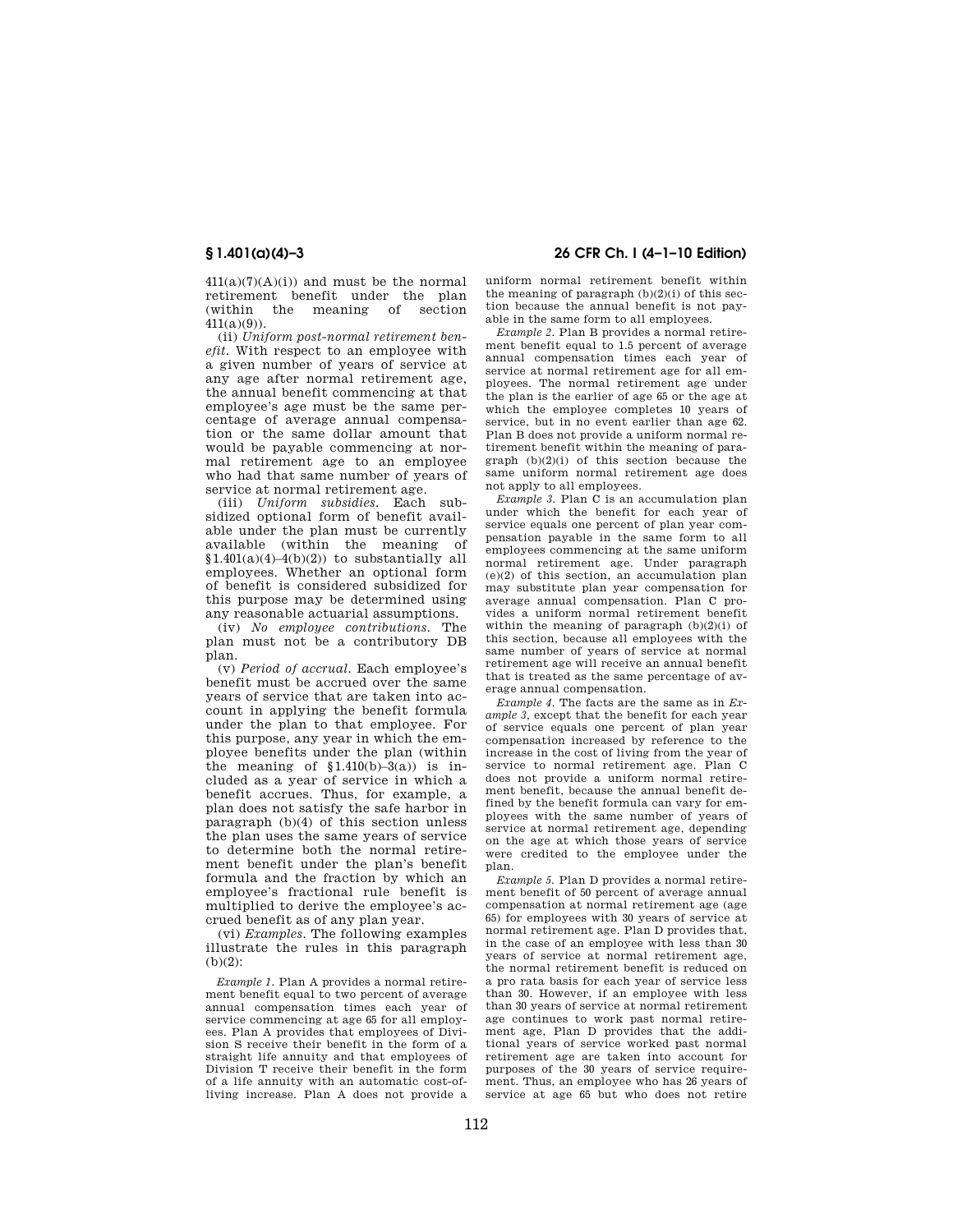until age 69 with 30 years of service will receive a benefit of 50 percent of average annual compensation. Plan D provides uniform post-normal retirement benefits within the meaning of paragraph (b)(2)(ii) of this section.

*Example 6.* (a) Plan E is amended on February 14, 1994, to provide an early retirement window benefit that consists of an unreduced early retirement benefit to employees who terminate employment after attainment of age 55 with 10 years of service and between June 1, 1994, and November 30, 1994. The early retirement window benefit is a single subsidized optional form of benefit. Paragraph  $(b)(2)(iii)$  of this section requires that the subsidized optional form of benefit be currently available (within the meaning of  $$1.401(a)(4)-4(b)(2)$$  to substantially all employees. Section  $1.401(a)(4) - 4(b)(2)(ii)(A)(2)$ provides that age and service requirements are not disregarded in determining the current availability of an optional form of benefit if those requirements must be satisfied within a specified period of time. Thus, the early retirement window benefit is not currently available to an employee unless the employee will satisfy the eligibility requirements for the early retirement window benefit by the close of the early retirement window benefit period. Plan E will fail to satisfy paragraph  $(b)(2)(iii)$  of this section unless substantially all of the employees satisfy the eligibility requirements for the early retirement window benefit by November 30, 1994. However, see §1.401(a)(4)–9(c)(6), *Example 2,*  for an example of how a plan with an early retirement window benefit may be restructured into two component plans, each of which satisfies the safe harbors of this paragraph (b).

(b) A similar analysis would apply if, instead of an unreduced early retirement benefit, the early retirement window benefit consisted of a special schedule of early retirement factors, defined by starting with the plan's usual schedule and then treating each employee eligible for the early retirement window benefit as being five years older than the employee actually is, but not older than the employee's normal retirement age.

*Example 7.* Plan F generally provides a normal retirement benefit of 1.5 percent of an employee's average annual compensation multiplied by the employee's years of service with the employer. For employees transferred outside of the group of employees covered by the plan, the plan's benefit formula takes into account only years of service prior to the transfer, but determines average annual compensation taking into account section 414(s) compensation both before and after the transfer. Plan F does not satisfy the requirements of paragraph  $(b)(2)(v)$  of this section with respect to transferred employees, because their benefits are accrued

over years of service (i.e., after transfer) that are not taken into account in applying the plan's benefit formula to them. However, see *Example 2* of paragraph  $(b)(6)(x)(B)$  of this section for an example of how a plan that continues to take transferred employees' section 414(s) compensation into account after their transfer may still satisfy this paragraph (b).

(3) *Safe harbor for unit credit plans*—(i) *General rule.* A plan satisfies the safe harbor in this paragraph (b)(3) for a plan year if it satisfies both of the following requirements:

(A) The plan must satisfy the 1331⁄3 percent accrual rule of section 411(b)(1)(B).

(B) Each employee's accrued benefit under the plan as of any plan year must be determined by applying the plan's benefit formula to the employee's years of service and (if applicable) average annual compensation, both determined as of that plan year.

(ii) *Example.* The following example illustrates the rules in this paragraph  $(b)(3)$ :

*Example.* Plan A provides that the accrued benefit of each employee as of any plan year equals the employee's average annual compensation times a percentage that depends on the employee's years of service determined as of that plan year. The percentage is 2 percent for each of the first 10 years of service, plus 1.5 percent for each of the next 10 years of service, plus 2 percent for all additional years of service. Plan A satisfies this paragraph (b)(3).

(4) *Safe harbor for plans using fractional accrual rule*—(i) *General rule.* A plan satisfies the safe harbor in this paragraph (b)(4) for a plan year if it satisfies each of the following requirements:

(A) The plan must satisfy the fractional accrual rule of section 411(b)(1)(C).

(B) Each employee's accrued benefit under the plan as of any plan year before the employee reaches normal retirement age must be determined by multiplying the employee's fractional rule benefit (within the meaning of  $$1.411(b)-1(b)(3)(ii)(A))$  by a fraction. the numerator of which is the employee's years of service determined as of the plan year, and the denominator of which is the employee's projected years of service as of normal retirement age.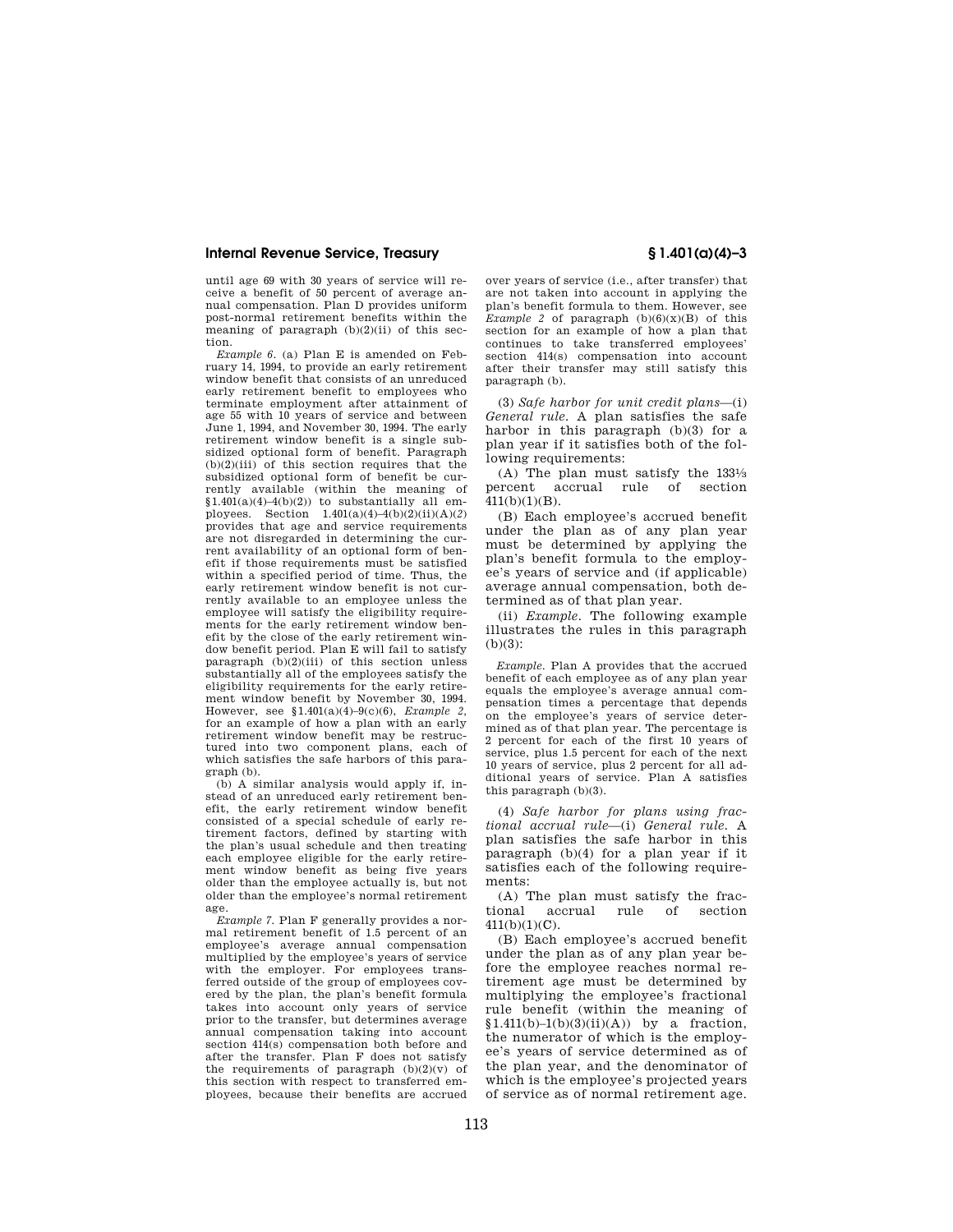(C) The plan must satisfy one of the following requirements:

(*1*) Under the plan, it must be impossible for any employee to accrue in a plan year a portion of the normal retirement benefit described in paragraph  $(b)(2)(i)$  of this section that is more than one-third larger than the portion of the same benefit accrued in that or any other plan year by any other employee, when each portion of the benefit is expressed as a percentage of each employee's average annual compensation or as a dollar amount. In making this determination, actual and potential employees in the plan with any amount of service at normal retirement must be taken into account (other than employees with more than 33 years of service at normal retirement age). In addition, in the case of a plan that satisfies section 401(l) in form, an employee is treated as accruing benefits at a rate equal to the excess benefit percentage in the case of a defined benefit excess plan or at a rate equal to the gross benefit percentage in the case of an offset plan.

(*2*) The normal retirement benefit under the plan must be a flat benefit that requires a minimum of 25 years of service at normal retirement age for an employee to receive the unreduced flat benefit, determined without regard to section 415. For this purpose, a flat benefit is a benefit that is the same percentage of average annual compensation or the same dollar amount for all employees who have a minimum number of years of service at normal retirement age (e.g., 50 percent of average annual compensation), with a pro rata reduction in the flat benefit for employees who have less than the minimum number of years of service at normal retirement age. An employee is permitted to accrue the maximum benefit permitted under section 415 over a period of less than 25 years, provided that the flat benefit under the plan, determined without regard to section 415, can accrue over no less than 25 years.

(*3*) The plan must satisfy the requirements of paragraph (b)(4)(i)(C)(*2*) of this section (other than the requirement that the minimum number of years of service for receiving the unreduced flat benefit is at least 25 years), and, for the plan year, the average of

## **§ 1.401(a)(4)–3 26 CFR Ch. I (4–1–10 Edition)**

the normal accrual rates for all nonhighly compensated nonexcludable employees must be at least 70 percent of the average of the normal accrual rates for all highly compensated nonexcludable employees. The averages in the preceding sentence are determined taking into account all nonexcludable employees (regardless of whether they benefit under the plan). In addition, contributions and benefits under other plans of the employer are disregarded. For purposes of this paragraph  $(b)(4)(i)(C)(3)$ , normal accrual rates are determined under paragraph (d) of this section.

(ii) *Examples.* The following examples illustrate the rules in this paragraph (b)(4). In each example, it is assumed that the plan has never permitted employee contributions.

*Example 1.* Plan A provides a normal retirement benefit equal to 1.6 percent of average annual compensation times each year of service up to 25. Plan A further provides that an employee's accrued benefit as of any plan year equals the employee's fractional rule benefit multiplied by a fraction, the numerator of which is the employee's years of service as of the plan year, and the denominator of which is the employee's projected years of service as of normal retirement age. The greatest benefit that an employee could accrue in any plan year is 1.6 percent of average annual compensation (this is the case for an employee with 25 or fewer years of projected service at normal retirement age). Among potential employees with 33 or fewer years of projected service at normal retirement age, the lowest benefit that an employee could accrue in any plan year is 1.212 percent of average annual compensation (this is the case for an employee with 33 years of projected service at normal retirement age). Plan A satisfies paragraph  $(b)(4)(i)(C)(1)$  of this section because 1.6 percent is not more than one third larger than 1.212 percent.

*Example 2.* Plan B provides a normal retirement benefit equal to 1.0 percent of average annual compensation up to the integration level, and 1.6 percent of average annual compensation above the integration level, times each year of service up to 35. Plan B further provides that an employee's accrued benefit as of any plan year equals the employee's fractional rule benefit multiplied by a fraction, the numerator of which is the employee's years of service as of the plan year and the denominator of which is the employee's projected years of service as of normal retirement age. For purposes of satisfying the one third larger rule in paragraph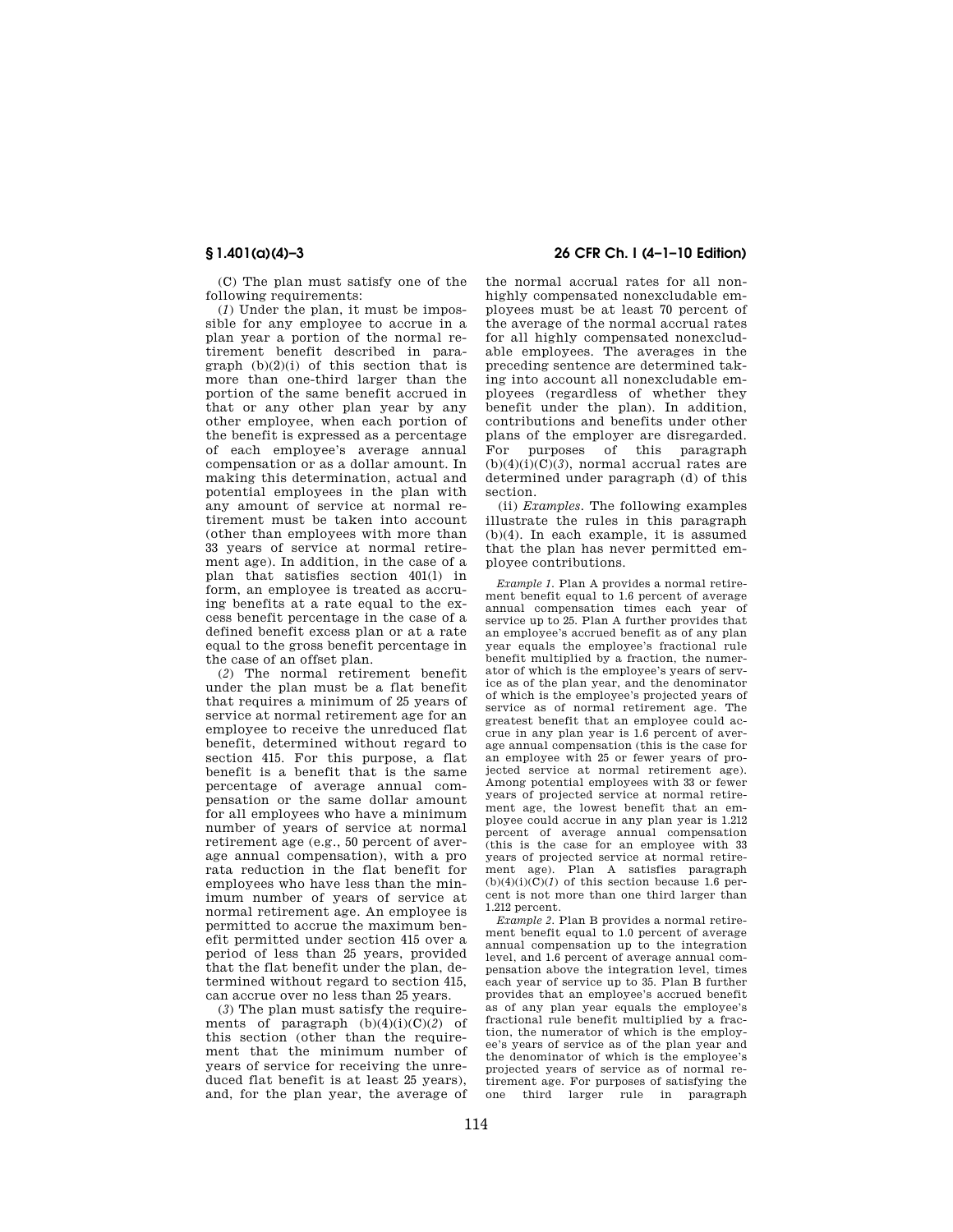$(b)(4)(i)(C)(1)$  of this section, because Plan B satisfies section 401(l) in form, all employees with less than 35 projected years of service are assumed to accrue benefits at the rate of 1.6 percent of average annual compensation (the excess benefit percentage under the plan). Plan B satisfies paragraph (b)(4)(i)(C) of this section because all employees with 33 or fewer years of projected service at normal retirement age accrue in each plan year a benefit of 1.6 percent of average annual compensation.

*Example 3.* Plan C provides a normal retirement benefit equal to four percent of average annual compensation times each year of service up to 10 and one percent of average annual compensation times each year of service in excess of 10 and not in excess of 30. Plan C further provides that an employee's accrued benefit as of any plan year equals the employee's fractional rule benefit multiplied by a fraction, the numerator of which is the employee's years of service as of the plan year, and the denominator of which is the employee's projected years of service as of normal retirement age. The greatest benefit that an employee could accrue in any plan year is four percent of average annual compensation (this is the case for an employee with 10 or fewer years of projected service at normal retirement age). Among employees with 33 or fewer years of projected service at normal retirement age, the lowest benefit that an employee could accrue in a plan year is 1.82 percent of average annual compensation (this is the case of an employee with 33 years of projected service at normal retirement age). Plan C fails to satisfy this paragraph (b)(4) because four percent is more than one third larger than 1.82 percent. See also §1.401(a)(4)–9(c)(6), *Example 3*.

*Example 4.* Plan D provides a normal retirement benefit of 100 percent of average annual compensation, reduced by four percentage points for each year of service below 25 the employee has at normal retirement age. Plan D further provides that an employee's accrued benefit as of any plan year is equal to the employee's fractional rule benefit multiplied by a fraction, the numerator of which is the employee's years of service as of the plan year, and the denominator of which is the employee's projected years of service at normal retirement age. In the case of an employee who has five years of service as of the current plan year, and who is projected to have 10 years of service at normal retirement age, the employee's fractional rule benefit would be 40 percent of average annual compensation, and the employee's accrued benefit as of the current plan year would be 20 percent of average annual compensation (the fractional rule benefit multiplied by a fraction of five years over 10 years). Plan D satisfies this paragraph (b)(4).

*Example 5.* The facts are the same as in *Example 4,* except that the normal retirement benefit is 125 percent of average annual compensation, reduced by five percentage points for each year of service below 25 that the employee has at normal retirement age. Plan D satisfies this paragraph (b)(4), even though an employee may accrue the maximum benefit allowed under section 415 (i.e., 100 percent of the participant's average compensation for the high three years of service) in less than 25 years.

*Example 6.* The facts are the same as in *Example 1,* except that the plan determines each employee's accrued benefit by multiplying the employee's projected normal retirement benefit (rather than the fractional rule benefit) by the fraction described in *Example 1.* In determining an employee's projected normal retirement benefit, the plan defines each employee's average annual compensation as the average annual compensation the employee would have at normal retirement age if the employee's annual section 414(s) compensation in future plan years equaled the employee's plan year compensation for the prior plan year. Under these facts, Plan A does not satisfy paragraph  $(b)(4)(i)(B)$  of this section because the employee's accrued benefit is determined on the basis of a projected normal retirement benefit that is not the same as the employee's fractional rule benefit determined in accordance with  $1.411(b)-1(b)(3)(ii)(A)$ .

*Example 7.* Plan E provides a normal retirement benefit of 50 percent of average annual compensation, with a pro rata reduction for employees with less than 30 years of service at normal retirement age. Plan E further provides that an employee's accrued benefit as of any plan year is equal to the employee's fractional rule benefit multiplied by a fraction, the numerator of which is the employee's years of service as of the plan year, and the denominator of which is the employee's projected years of service at normal retirement age. For purposes of determining this fraction, the plan limits the years of service taken into account for an employee to the number of years the employee has participated in the plan. However, all years of service (including years of service before the employee commenced participation in the plan) are taken into account in determining an employee's normal retirement benefit under the plan's benefit formula. Plan E fails to satisfy this paragraph (b)(4) because the years of service over which benefits accrue differ from the years of service used in applying the benefit formula under the plan. See paragraph  $(b)(2)(v)$  of this section.

*Example 8.* (a) Plan F provides a normal retirement benefit equal to 2.0 percent of average annual compensation, plus 0.65 percent of average annual compensation above covered compensation, for each year of service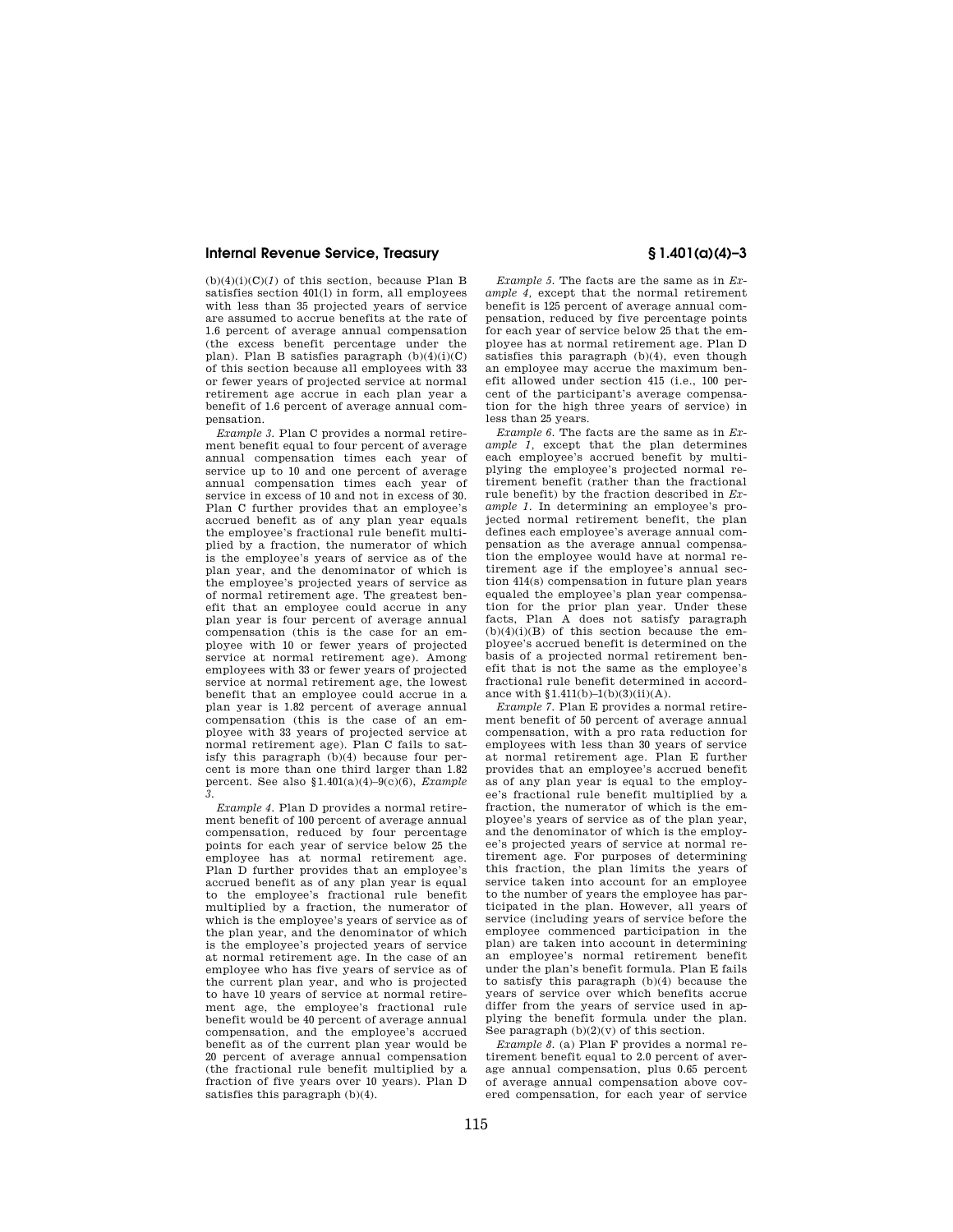up to 25. Plan F further provides that an employee's accrued benefit as of any plan year equals the sum of—

(1) The employee's fractional rule benefit (determined as if the normal retirement benefit under the plan equaled 2.0 percent of average annual compensation for each year of service up to 25) multiplied by a fraction, the numerator of which is the employee's years of service as of the plan year and the denominator of which is the employee's projected years of service as of normal retirement age; plus

(2) 0.65 percent of the employee's average annual compensation above covered compensation multiplied by the employee's years of service (up to 25) as of the current plan year.

(b) Although Plan F satisfies the fractional accrual rule of section  $411(b)(1)(C)$ , the plan fails to satisfy this paragraph (b)(4) because the plan does not determine employees' accrued benefits in accordance with paragraph  $(b)(4)(i)(B)$  of this section.

(5) *Safe harbor for insurance contract plans.* A plan satisfies the safe harbor in this paragraph (b)(5) if it satisfies each of the following requirements:

(i) The plan must satisfy the accrual rule of section  $411(b)(1)(F)$ .

(ii) The plan must be an insurance contract plan within the meaning of section 412(i).

(iii) The benefit formula under the plan must be one that would satisfy the requirements of paragraph (b)(4) of this section if the stated normal retirement benefit under the formula accrued ratably over each employee's period of plan participation through normal retirement age in accordance with paragraph  $(b)(4)(i)(B)$  of this section. Thus, the benefit formula may not recognize years of service before an employee commenced participation in the plan because, otherwise, the definition of years of service for determining the normal retirement benefit would differ from the definition of years of service for determining the accrued benefit under paragraph  $(b)(4)(i)(B)$  of this section. See paragraph (b)(4)(ii), *Example 7,* of this section. Notwithstanding the foregoing, an insurance contract plan adopted and in effect on September 19, 1991, may continue to recognize years of service prior to an employee's participation in the plan for an employee who is a participant in the plan on that date to the extent provided by the benefit formula in the plan on such date.

## **§ 1.401(a)(4)–3 26 CFR Ch. I (4–1–10 Edition)**

(iv) The scheduled premium payments under an individual or group insurance contract used to fund an employee's normal retirement benefit must be level annual payments to normal retirement age. Thus, payments may not be scheduled to cease before normal retirement age.

(v) The premium payments for an employee who continues benefiting after normal retirement age must be equal to the amount necessary to fund additional benefits that accrue under the plan's benefit formula for the plan year.

(vi) Experience gains, dividends, forfeitures, and similar items must be used solely to reduce future premiums.

(vii) All benefits must be funded through contracts of the same series. Among other requirements, contracts of the same series must have cash values based on the same terms (including interest and mortality assumptions) and the same conversion rights. A plan does not fail to satisfy this requirement, however, if any change in the contract series or insurer applies on the same terms to all employees. But see §1.401(a)(4)–5(a)(4), *Example 12*  (change in insurer considered a plan amendment subject to  $$1.401(a)(4)-5(a))$ .

(viii) If permitted disparity is taken into account, the normal retirement benefit stated under the plan's benefit formula must satisfy §1.401(l)–3. For this purpose, the 0.75-percent factor in the maximum excess or offset allowance in §1.401(1)–3(b)(2)(i) or (b)(3)(i), respectively, adjusted in accordance with  $$1.401(1)-3(d)(9)$  and (e), is reduced by multiplying the factor by 0.80.

(6) *Use of safe harbors not precluded by certain plan provisions*—(i) *In general.* A plan does not fail to satisfy this paragraph (b) merely because the plan contains one or more of the provisions described in this paragraph (b)(6). Unless otherwise provided, any such provision must apply uniformly to all employees.

(ii) *Section 401(l) permitted disparity.*  The plan takes permitted disparity into account in a manner that satisfies section 401(1) in form. Thus, differences in employees' benefits under the plan attributable to uniform disparities permitted under §1.401(l)–3 (including differences in disparities that are deemed uniform under  $$1.401(1)-3(c)(2)$$  do not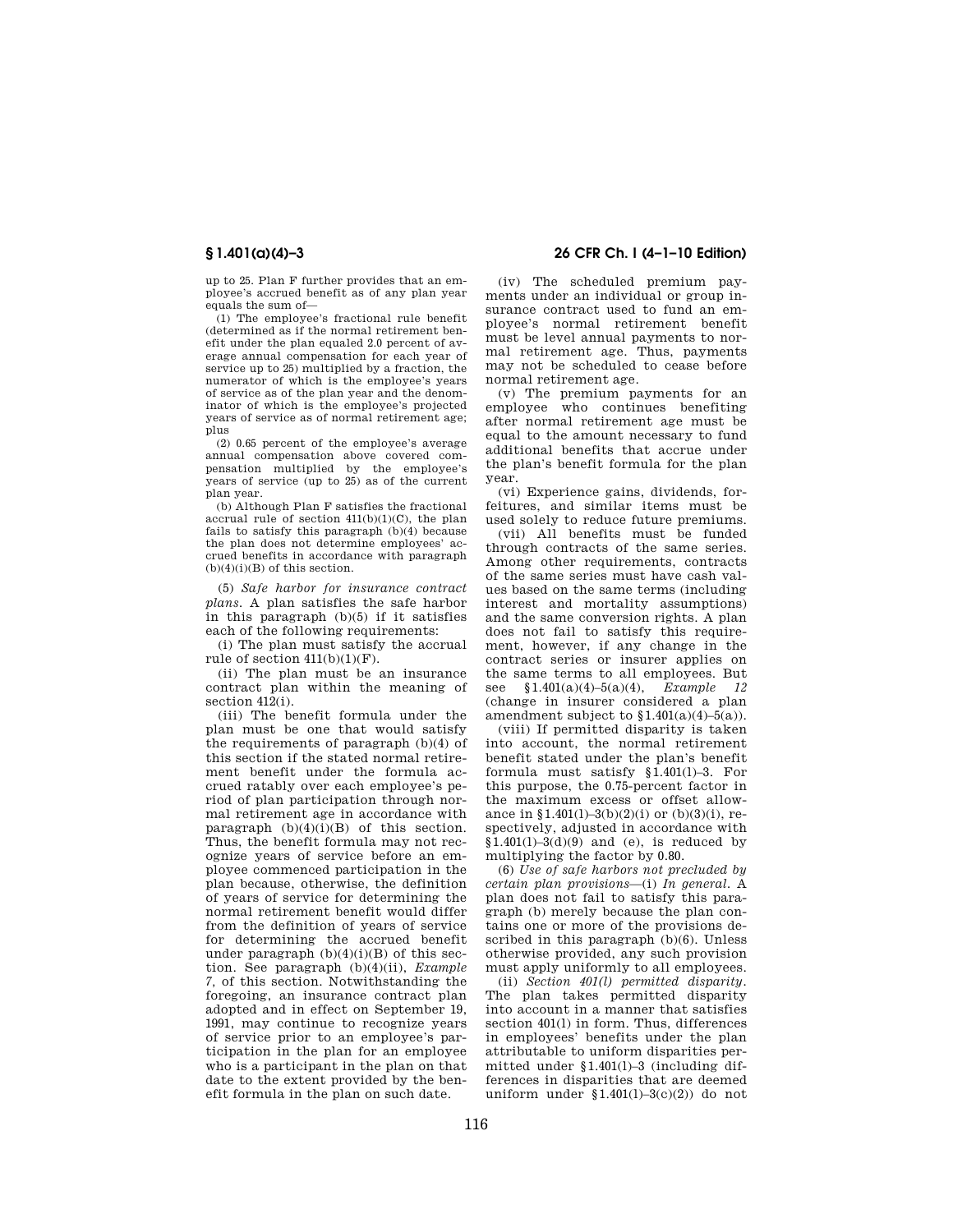cause a plan to fail to satisfy this paragraph (b).

(iii) *Different entry dates.* The plan provides one or more entry dates during the plan year as permitted by section 410(a)(4).

(iv) *Certain conditions on accruals.* The plan provides that an employee's accrual for the plan year is less than a full accrual (including a zero accrual) because of a plan provision permitted by the year-of-participation rules of section  $411(b)(4)$ .

(v) *Certain limits on accruals.* The plan limits benefits otherwise provided under the benefit formula or accrual method to a maximum dollar amount or to a maximum percentage of average annual compensation (e.g., by limiting service taken into account in the benefit formula) or in accordance with section  $401(a)(5)(D)$ , applies the limits of section 415, or limits the dollar amount of compensation taken into account in determining benefits.

(vi) *Dollar accrual per uniform unit of service.* The plan determines accruals based on the same dollar amount for each uniform unit of service (not to exceed one week) performed by each employee with the same number of years of service under the plan during the plan year. The preceding sentence applies solely for purposes of the unit credit safe harbor in paragraph (b)(3) of this section.

(vii) *Prior benefits accrued under a different formula.* The plan determines benefits for years of service after a fresh-start date for all employees under a benefit formula and accrual method that differ from the benefit formula and accrual method previously used to determine benefit accruals for employees in a fresh-start group for years of service before the fresh-start date. This paragraph  $(b)(6)(vii)$  applies solely to plans that satisfy  $$1.401(a)(4)-13(c)$  with respect to the fresh start.

(viii) *Employee contributions.* The plan is a contributory DB plan that would satisfy the requirements of paragraph (b) of this section if the plan's benefit formula provided benefits at employees' employer-provided benefit rates determined under  $$1.401(a)(4)-6(b)$ . This paragraph  $(b)(6)(viii)$  does not apply to a plan tested under paragraph (b)(4) or (b)(5) of this section unless the plan satisfies one of the methods in  $$1.401(a)(4)-6$  (b)(4) through (b)(6). A minimum benefit added to the plan solely to satisfy  $$1.401(a)(4)-6(b)(3)$  is not taken into account in determining whether this paragraph  $(b)(6)(viii)$  is satisfied.

(ix) *Certain subsidized optional forms.*  The plan provides a subsidized optional form of benefit that is available to fewer than substantially all employees because the optional form of benefit has been eliminated prospectively as provided in §1.401(a)(4)–4(b)(3).

(x) *Lower benefits for HCEs*—(A) *General rule.* The benefits (including any subsidized optional form of benefit) provided to one or more HCEs under the plan are inherently less valuable to those HCEs (determined by applying the principles of  $$1.401(a)(4)-4(d)(4))$ than the benefits that would otherwise be provided to those HCEs if the plan satisfied this paragraph (b) (determined without regard to this paragraph  $(b)(6)(x)$ . These inherently less valuable benefits are deemed to satisfy this paragraph (b).

(B) *Examples.* The following examples illustrate the rules in this paragraph  $(b)(6)(x)$ :

*Example 1.* Plan A would satisfy this paragraph (b) (determined without regard to this paragraph  $(b)(6)(x)$ , except for the fact that it fails to satisfy the requirement of paragraph (b)(2)(iii) of this section (i.e., a subsidized optional form must be available to substantially all employees on similar terms). Each subsidized optional form in the plan is available to all the NHCEs on similar terms, but one of the subsidized optional forms of benefit is not available to any of the HCEs. Plan A satisfies this paragraph (b), because Plan A is a safe harbor plan with respect to the NHCEs and provides inherently less valuable benefits to the HCEs.

*Example 2.* (a) Plan B would satisfy this paragraph (b) (determined without regard to this paragraph  $(b)(6)(x)$ , except for the fact that some employees are not being credited with years of service under the plan, but are continuing to accrue benefits as a result of compensation increases. These are employees who have been transferred from the employer that sponsors Plan B to another member of the controlled group whose employees are not covered by Plan B. For these employees, Plan B fails to satisfy the requirement of paragraph  $(b)(2)(v)$  of this section (i.e., each employee's benefit must accrue over the same years of service used in applying the benefit formula).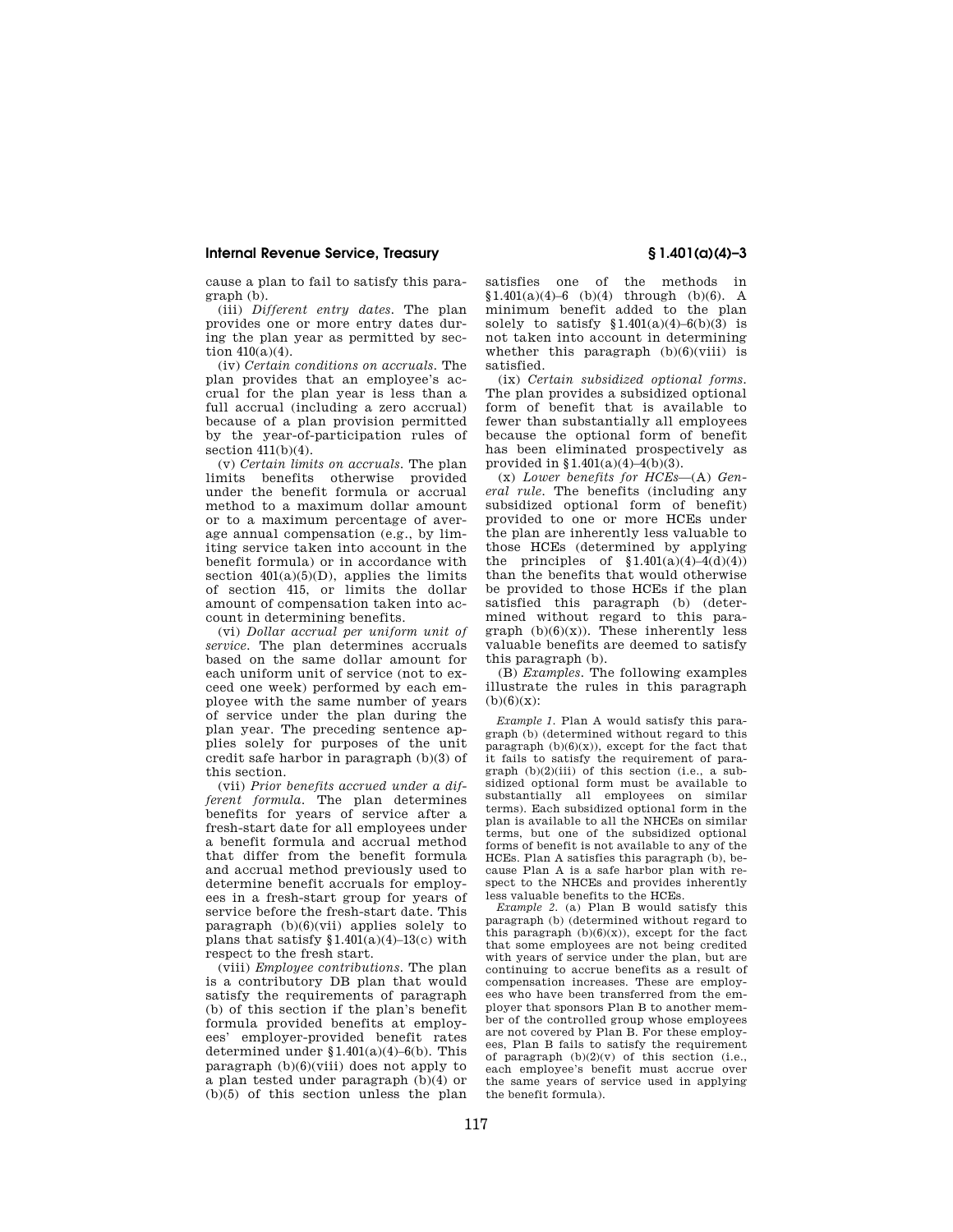(b) Plan B is restructured into two component plans under the provisions of  $$1.401(a)(4)-9(c)$ . One component plan (Component Plan B1) consists of all NHCEs who are not being credited with years of service under the plan's benefit formula but are continuing to accrue benefits as a result of compensation increases, and the other component plan (Component Plan B2) consists of the balance of the employees.

(c) Component Plan B1 satisfies this section and section 410(b), because it benefits only NHCEs.

 $(d)$  Component Plan B2 is treated as satisfying this paragraph (b), because Plan B would satisfy this paragraph (b) (determined without regard to this paragraph  $(b)(6)(x)$ with respect to the employees in Component Plan B2 but for the fact that it provides inherently less valuable benefits to some HCEs in that component plan (i.e., the employees who are credited only with compensation increases rather than both years of service and compensation increases).

(e) Under  $$1.401(a)(4)-9(c)$ , if Component Plan B2 satisfies section 410(b), then Plan B satisfies this section.

(xi) *Multiple formulas*—(A) *General rule.* The plan provides that an employee's benefit under the plan is the greater of the benefits determined under two or more formulas, or is the sum of the benefits determined under two or more formulas. This paragraph  $(b)(6)(xi)$  does not apply to a plan unless each of the formulas under the plan satisfies the requirements of paragraph  $(b)(6)(xi)$  (B) through (D) of this section.

(B) *Sole formulas.* The formulas must be the only formulas under the plan.

(C) *Separate testing.* Each of the formulas must separately satisfy the uniformity requirements of paragraph (b)(2) of this section and also separately satisfy one of the safe harbors in paragraphs  $(b)(3)$  through  $(b)(5)$  of this section. A formula that is available solely to some or all NHCEs is deemed to satisfy this paragraph  $(b)(6)(xi)(C)$ .

(D) *Availability*—(*1*) *General rule.* All of the formulas must be available on the same terms to all employees.

(*2*) *Formulas for NHCEs.* A formula does not fail to be available on the same terms to all employees merely because the formula is not available to any HCEs, but is available to some or all NHCEs on the same terms as all of the other formulas in the plan.

(*3*) *Top-heavy formulas.* Rules parallel to those in  $$1.401(a)(4)-2(b)(4)(vi)(D)(3)$ apply in the case of a plan that pro-

## **§ 1.401(a)(4)–3 26 CFR Ch. I (4–1–10 Edition)**

vides the greater of the benefits under two or more formulas, one of which is a top-heavy formula. For purposes of this paragraph  $(b)(6)(xi)(D)(3)$ , a topheavy formula is a formula that provides a benefit equal to the minimum benefit described in section  $416(c)(1)$ (taking into account, if applicable, the modification in 416(h)(2)(A)(ii)(I)).

(E) *Provisions may be applied more than once.* The provisions of this paragraph  $(b)(6)(xi)$  may be applied more than once. See  $$1.401(a)(4)-2(b)(4)(vi)(E)$ for an example of the application of these provisions more than once.

(F) *Examples.* The following examples illustrate the rules in this paragraph  $(b)(6)(xi)$ :

*Example 1.* Under Plan A, each employee's benefit equals the sum of the benefits determined under two formulas. The first formula provides one percent of average annual compensation per year of service. The second formula provides \$10 per year of service. Plan A is eligible to apply the rules in this para $graph (b)(6)(xi)$ .

*Example 2.* Under Plan B, each employee's benefit equals the greater of the benefits determined under two formulas. The first formula provides \$15 per year of service and is available to all employees who complete at least 500 hours of service during the plan year. The second formula provides 1.5 percent of average annual compensation per year of service and is available to all employees who complete at least 1,000 hours of service during the plan year. Plan B does not satisfy this paragraph (b)(6)(xi) because the two formulas are not available on the same terms to all employees.

*Example 3.* Under Plan C, each employee's benefit equals the greater of the benefits determined under two formulas. The first formula provides \$15 per year of service and is available to all employees who complete at least 1,000 hours of service during the plan year. The second formula provides the minimum benefit described in section 416(c)(1) and is available to all non-key employees who complete at least 1,000 hours of service during the plan year. Plan C does not satisfy the general rule in paragraph  $(b)(6)(xi)(D)(1)$ of this section because the two formulas are not available on the same terms to all employees (i.e., the second formula is only available to all non-key employees). Nonetheless, because the second formula is a topheavy formula, the special availability rules for top-heavy formulas in paragraph  $(b)(6)(xi)(D)(3)$  of this section apply. Thus, the second formula does not fail to be available on the same terms as the first formula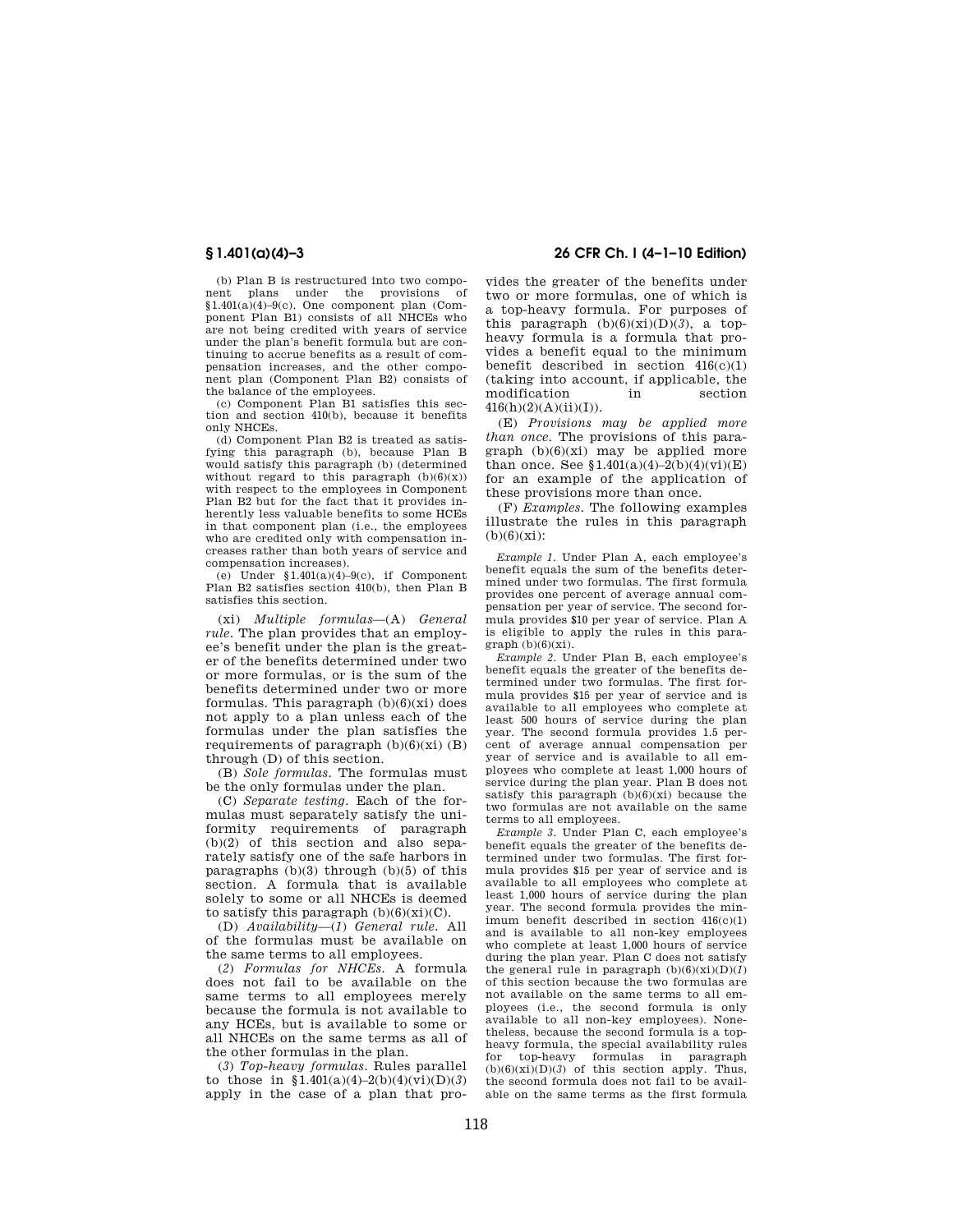merely because the second formula is available solely to all non-key employees on the same terms. This is true even if the plan conditions the availability of the second formula on the plan's being top-heavy for the plan year.

*Example 4.* Under Plan D, each employee's benefit equals the greater of the benefits determined under two formulas. The first formula is available to all employees and provides a benefit equal to 1.5 percent of average annual compensation per year of service. The second formula is only available to NHCEs and provides a benefit equal to two percent of average annual compensation per year of service, minus two percent of the primary insurance amount per year of service. The amount of the offset is not limited to the maximum permitted offset under §1.401(l)– 3(b). Under paragraph  $(b)(6)(xi)(D)(2)$  of this section, both formulas are treated as available to all employees on the same terms. Furthermore, even though the second formula does not satisfy any of the safe harbors in this paragraph (b), the formula is deemed to satisfy the separate testing requirement under paragraph  $(b)(6)(xi)(C)$  of this section, because the formula is available solely to some or all NHCEs.

*Example 5.* Plan E is a unit credit plan that provides a benefit of one percent of average annual compensation per year of service to all employees. In 1994, the plan is amended to provide a benefit of two percent of average annual compensation per year of service after 1993, while continuing to provide a benefit of one percent of average annual compensation per year of service for all years of service before 1994. Thus, the plan's amended benefit formula provides a benefit equal to the sum of the benefits determined under two benefit formulas: one percent of average annual compensation per year of service, plus one percent of average annual compensation per year of service after 1993. Plan E satisfies this paragraph  $(b)(6)(xi)$ .

*Example 6.* The facts are the same as in *Example 5,* except that the plan amendment in 1994 decreases the benefit to 0.75 percent of average annual compensation per year of service after 1993, while retaining the onepercent formula for all years of service before 1994. Thus, the plan's amended benefit formula provides a benefit equal to the sum of the benefits determined under two benefit formulas: 0.75 percent of average annual compensation per year of service, plus 0.25 percent of average annual compensation per year of service before 1994. Under these facts, the second formula does not separately satisfy any of the safe harbors in this paragraph (b) because the years of service over which each employee's benefit accrues under the second formula (i.e., all years of service) are not the same years of service that are taken into account in applying the benefit formula under the plan to that employee (i.e., years

of service before 1994). See paragraph  $(b)(2)(v)$ of this section. But see paragraph  $(b)(6)(vii)$ of this section and  $$1.401(a)(4)-13$ , which provide rules under which Plan E, as amended, may be able to satisfy this paragraph (b).

*Example 7.* Plan F provides a benefit to all employees of one percent of average annual compensation per year of service. Employee M was hired as the president of the employer in December 1994 and was not a HCE under section 414(q) during the 1994 calendar plan year. In 1994, Plan F is amended to provide a benefit that is the greater of the benefit determined under the pre-existing formula in the plan and a new formula that is available solely to some NHCEs (including Employee M). The new formula does not satisfy the uniformity requirements of paragraph (b)(2) of this section, because it provides a different benefit for some NHCEs than for other NHCEs. As a result of this change, Employee M receives a higher accrual in 1994 than the NHCEs who are not eligible for the new formula. In 1995, when Employee M first becomes a HCE, the second formula no longer applies to Employee M. It would be inconsistent with the purpose of preventing discrimination in favor of HCEs for Plan F to use the special rule for a formula that is available solely to some or all NHCEs to satisfy the separate testing requirement of paragraph  $(b)(6)(xi)(C)$  of this section for the 1994 calendar plan year. See §1.401(a)(4)–  $1(c)(2)$ .

(c) *General test for nondiscrimination in amount of benefits*—(1) *General rule.* The employer-provided benefits under a defined benefit plan are nondiscriminatory in amount for a plan year if each rate group under the plan satisfies section 410(b). For purposes of this paragraph (c)(1), a rate group exists under a plan for each HCE and consists of the HCE and all other employees (both HCEs and NHCEs) who have a normal accrual rate greater than or equal to the HCE's normal accrual rate, and who also have a most valuable accrual rate greater than or equal to the HCE's most valuable accrual rate. Thus, an employee is in the rate group for each HCE who has a normal accrual rate less than or equal to the employee's normal accrual rate, and who also has a most valuable accrual rate less than or equal to the employee's most valuable accrual rate.

(2) *Satisfaction of section 410(b) by a rate group.* For purposes of determining whether a rate group satisfies section 410(b), the same rules apply as in  $$1.401(a)(4)-2(c)(3)$ . See paragraph (c)(4) of this section and  $\overline{$1,401(a)(4)-2(c)(4)}$ ,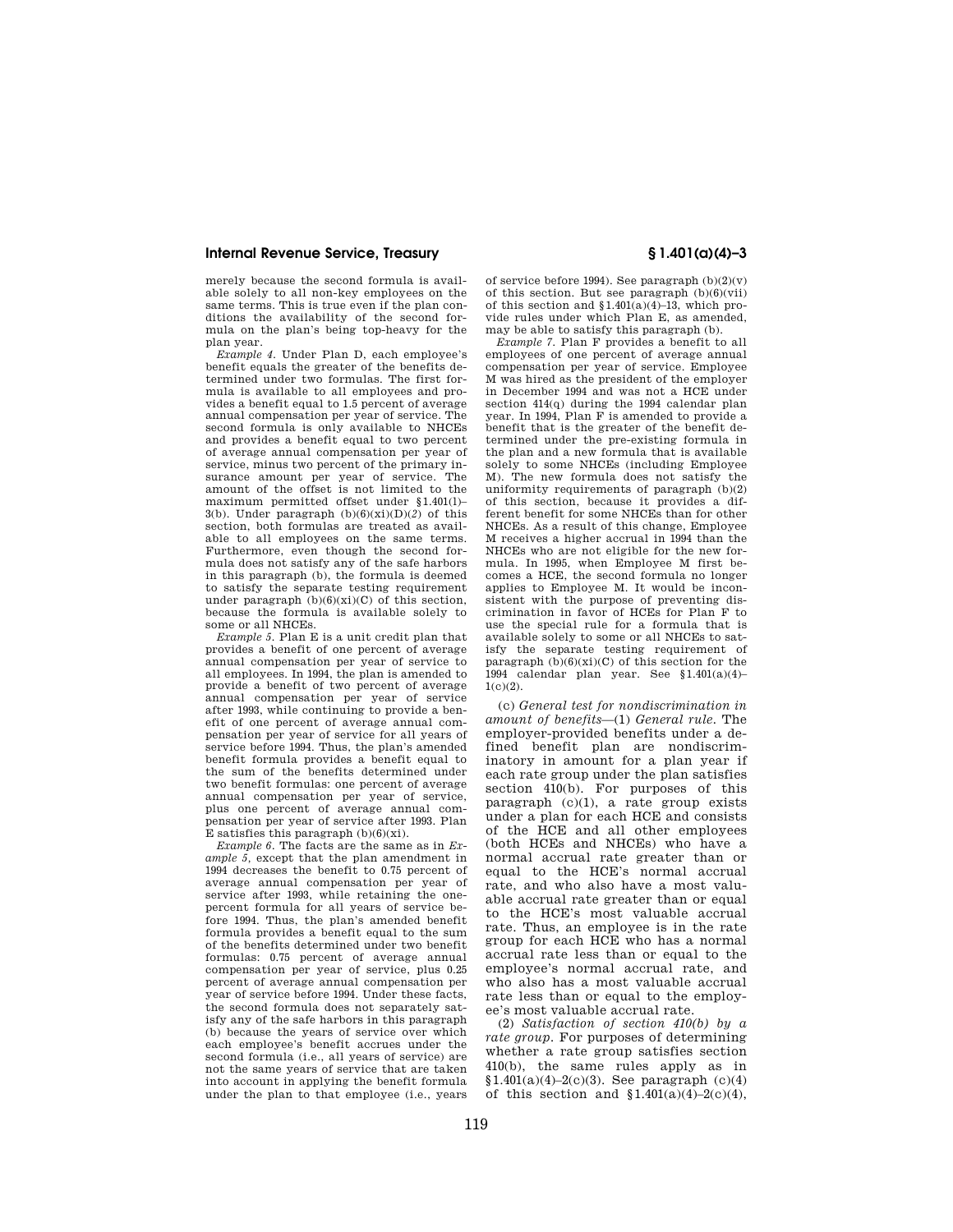*Example 3* through *Example 5,* for examples of this rule.

(3) *Certain violations disregarded.* A plan is deemed to satisfy paragraph  $(c)(1)$  of this section if the plan would satisfy that paragraph by treating as not benefiting no more than five percent of the HCEs in the plan, and the Commissioner determines that, on the basis of all of the relevant facts and circumstances, the plan does not discriminate with respect to the amount of employer-provided benefits. For this purpose, five percent of the number of HCEs may be determined by rounding to the nearest whole number (e.g., 1.4 rounds to 1 and 1.5 rounds to 2). Among the relevant factors that the Commissioner may consider in making this determination are—

(i) The extent to which the plan has failed the test in paragraph  $(c)(1)$  of this section;

(ii) The extent to which the failure is for reasons other than the design of the plan;

(iii) Whether the HCEs causing the failure are five-percent owners or are among the highest paid nonexcludable employees;

(iv) Whether the failure is attributable to an event that is not expected to recur (e.g., a plant closing); and

(v) The extent to which the failure is attributable to benefits accrued under a prior benefit structure or to benefits accrued when a participant was not a HCE.

(4) *Examples.* The following examples illustrate the rules in this paragraph (c):

*Example 1.* (a) Employer X has 1100 nonexcludable employees, N1 through N1000, who are NHCEs, and H1 through H100, who are HCEs. Employer X maintains Plan A, a defined benefit plan that benefits all of these nonexcludable employees. The normal and most valuable accrual rates (determined as a percentage of average annual compensation) for the employees in Plan A for the 1994 plan year are listed in the following table.

| Employee           | Normal<br>accrual<br>rate | Most valu-<br>able ac-<br>crual rate |
|--------------------|---------------------------|--------------------------------------|
| N1 through N100    | 1.0                       | 1.4                                  |
| N101 through N500  | 1.5                       | 3.0                                  |
| N501 through N750  | 2.0                       | 2.65                                 |
| N751 through N1000 | 2.3                       | 2.8                                  |
| H1 through H50     | 1.5                       | 2.0                                  |
| H51 through H100   | 2.0                       | 2.65                                 |

## **§ 1.401(a)(4)–3 26 CFR Ch. I (4–1–10 Edition)**

(b) There are 100 rate groups in Plan A because there are 100 HCEs in Plan A.

(c) Rate group 1 consists of H1 and all those employees who have a normal accrual rate greater than or equal to H1's normal accrual rate (1.5 percent) and who also have a most valuable accrual rate greater than or equal to H1's most valuable accrual rate (2.0 percent). Thus, rate group 1 consists of H1 through H100 and N101 through N1000.

(d) Rate group 1 satisfies the ratio percentage test of  $$1.410(b)-2(b)(2)$  because the ratio percentage of the rate group is 90 percent, i.e., 90 percent (the percentage of all nonhighly compensated nonexcludable employees who are in the rate group) divided by 100 percent (the percentage of all highly compensated nonexcludable employees who are in the rate group).

(e) Because H1 through H50 have the same normal accrual rates and the same most valuable accrual rates, the rate group with respect to each of them is identical. Thus, because rate group 1 satisfies section 410(b), rate groups 2 through 50 also satisfy section 410(b).

(f) Rate group 51 consists of H51 and all those employees who have a normal accrual rate greater than or equal to H51's normal accrual rate (2.0 percent) and who also have a most valuable accrual rate greater than or equal to H51's most valuable accrual rate (2.65 percent). Thus, rate group 51 consists of H51 through H100 and N501 through N1000. (Even though N101 through N500 have a most valuable accrual rate (3.0 percent) greater than H51's most valuable accrual rate (2.65 percent), they are not included in this rate group because their normal accrual rate (1.5 percent) is less than H51's normal accrual rate (2.0 percent).)

(g) Rate group 51 satisfies the ratio percentage test of §1.410(b)–2(b)(2) because the ratio percentage of the rate group is 100 percent, i.e., 50 percent (the percentage of all nonhighly compensated nonexcludable employees who are in the rate group) divided by 50 percent (the percentage of all highly compensated nonexcludable employees who are in the rate group).

(h) Because H51 through H100 have the same normal accrual rates and the same most valuable accrual rates, the rate group with respect to each of them is identical. Thus, because rate group 51 satisfies section 410(b), rate groups 52 through 100 also satisfy section 410(b).

(i) The employer-provided benefits under Plan A are nondiscriminatory in amount because each rate group under the plan satisfies section 410(b).

*Example 2.* The facts are the same as in *Example 1,* except that H96 has a most valuable accrual rate of 3.5. Each of the rate groups is the same as in *Example 1,* except that rate group 96 consists solely of H96 because no other employee has a most valuable accrual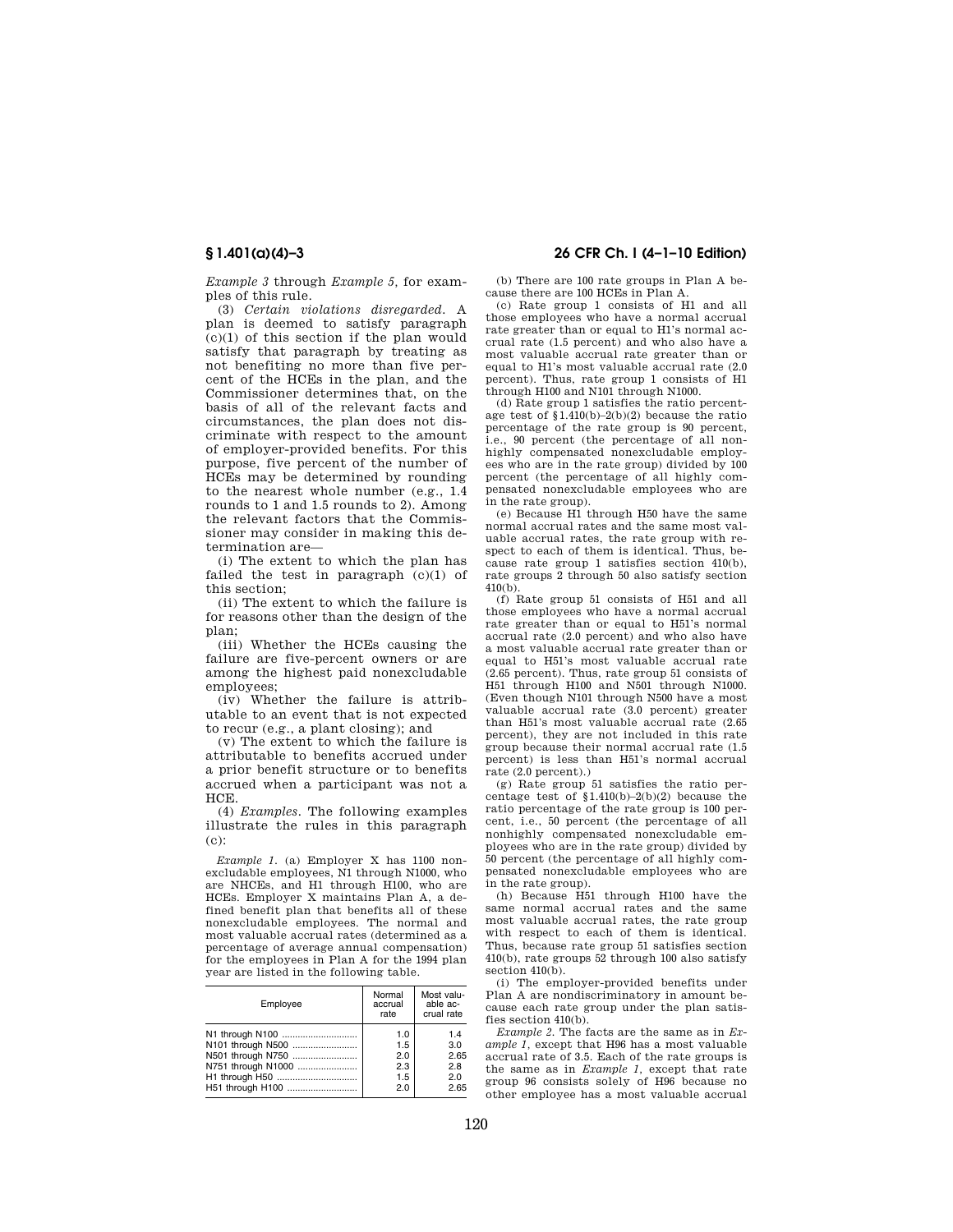rate greater than 3.5. Because the plan would satisfy the test in paragraph  $(c)(1)$  of this section by treating H96 (who constitutes less than five percent of the HCEs in the plan) as not benefiting, the Commissioner may determine under paragraph (c)(3) of this section that, on the basis of all of the relevant facts and circumstances, the plan does not discriminate with respect to the amount of benefits.

(d) *Determination of accrual rates*—(1) *Definitions*—(i) *Normal accrual rate.* The normal accrual rate for an employee for a plan year is the increase in the employee's accrued benefit (within the meaning of section  $411(a)(7)(A)(i)$  during the measurement period, divided by the employee's testing service during the measurement period, and expressed either as a dollar amount or as a percentage of the employee's average annual compensation.

(ii) *Most valuable accrual rate.* The most valuable accrual rate for an employee for a plan year is the increase in the employee's most valuable optional form of payment of the accrued benefit during the measurement period, divided by the employee's testing service during the measurement period, and expressed either as a dollar amount or as a percentage of the employee's average annual compensation. The employee's most valuable optional form of payment of the accrued benefit is determined by calculating for the employee the normalized QJSA associated with the accrued benefit that is potentially payable in the current or any future plan year at any age under the plan and selecting the largest (per year of testing service). If the plan provides a QSUPP, the most valuable accrual rate also takes into account the QSUPP payable in conjunction with the QJSA at each age under the plan. Thus, the most valuable accrual rate reflects the value of all benefits accrued or treated as accrued under section 411(d)(6) that are payable in any form and at any time under the plan, including early retirement benefits, retirement-type subsidies, early retirement window benefits, and QSUPPs. In addition, the most valuable accrual rate must take into account any such benefits that are available during a plan year, even if the benefits cease to be available before the end of the current or any future plan year.

(iii) *Measurement period.* The measurement period can be—

(A) The current plan year;

(B) The current plan year and all prior years; or

(C) The current plan year and all prior and future years.

(iv) *Testing service*—(A) *General rule.*  Testing service means an employee's years of service as defined in the plan for purposes of applying the benefit formula under the plan, subject to the requirements of paragraph  $(d)(1)(iv)(B)$  of this section. Alternatively, testing service means service determined for all employees in a reasonable manner that satisfies the requirements of paragraph  $(d)(1)(iv)(B)$  of this section. For example, the number of plan years that an employee has benefited under the plan within the meaning of §1.410(b)– 3(a) is an acceptable definition of testing service because it determines service in a reasonable manner and satisfies paragraph  $(d)(1)(iv)(B)$  of this section. See also  $$1.401(a)(4)-11(d)(3)$  (additional limits on service that may be taken into account as testing service).

(B) *Requirements for testing service*—(*1*) *Employees not credited with years of service under the benefit formula.* An employee must be credited with testing service for any year in which the employee benefits under the plan (within the meaning of  $$1.410(b)-3(a)$ , unless that year is part of a period of service that may not be taken into account under  $$1.401(a)(4)-11(d)(3)$ . This rule applies even if the employee does not receive service credit under the benefit formula for that year (e.g., because of a service cap in the benefit formula or because of a transfer out of the group of employees covered by the plan).

(*2*) *Current year testing service.* In the case of a measurement period that is the current plan year, testing service for the plan year equals one (1).

(2) *Rules of application*—(i) *Consistency requirement.* Both normal and most valuable accrual rates must be determined in a consistent manner for all employees for the plan year. Thus, for example, the same measurement periods must be used, and the rules of this paragraph  $(d)(2)$  and any available options described in paragraph (d)(3) of this section must be applied consistently. If plan benefits are not expressed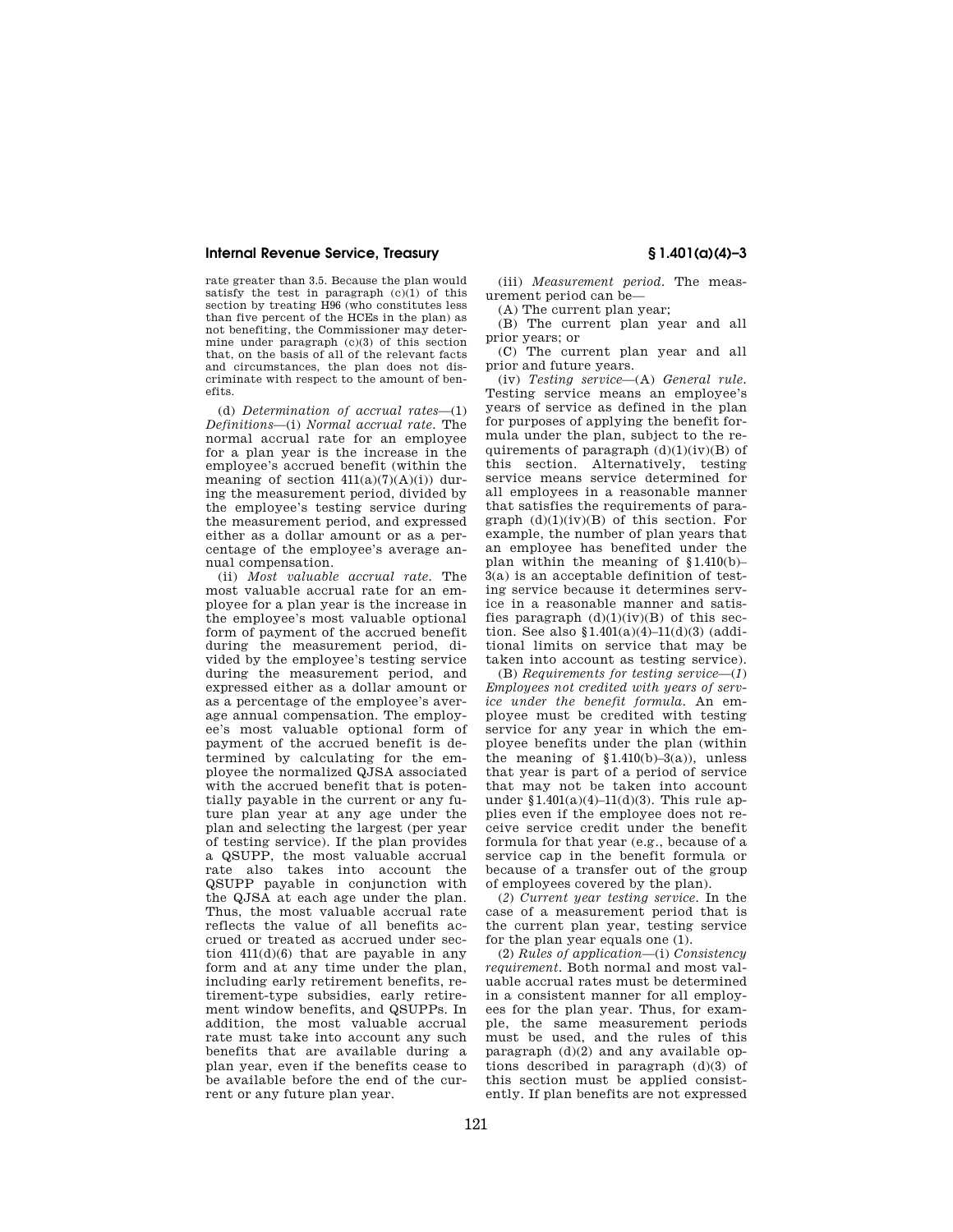as straight life annuities beginning at employees' testing ages, they must be normalized.

(ii) *Determining plan benefits, service and compensation*—(A) *In general.* Potential plan benefits, testing service, and average annual compensation must be determined in a reasonable manner, reflecting actual or projected service and compensation only through the end of the measurement period. The determination of potential plan benefits is not reasonable if it incorporates an assumption that, in future years, an employee's compensation will increase or the employee will terminate employment before the employee's testing age (other than the assumptions under paragraph  $(d)(1)(ii)$  of this section that the employee's service will end in connection with the payment of each potential QJSA in future years).

(B) Section 415 limits. For purposes of determining accrual rates under this paragraph (d), plan benefits are generally determined without regard to whether those benefits are permitted to be paid under section 415. However, plan provisions implementing any of the limits of section 415 may be taken into account in applying this paragraph (d) if the plan does not provide for benefit increases resulting from section 415(d)(1) adjustments for former employees who were employees in a plan year in which such plan provisions were taken into account in applying this paragraph (d). If the limits of section 415 are taken into account under this paragraph  $(d)(2)(ii)(B)$  as of the end of the measurement period, they must also be taken into account as of the beginning of the measurement period. If the limits of section 415 are not taken into account in testing the plan for the current plan year, but were taken into account in testing the plan for the preceding plan year, any resulting increase in the accrued benefits taken into account in testing the plan is treated as an increase in accrued benefits during the current plan year.

(iii) *Requirements for measurement period that includes future years*—(A) *Discriminatory pattern of accruals.* A measurement period that includes future years (as described in paragraph  $(d)(1)(iii)(C)$  of this section) may not be used if the pattern of accruals under

# **§ 1.401(a)(4)–3 26 CFR Ch. I (4–1–10 Edition)**

the plan discriminates in favor of HCEs (i.e., if projected benefits for HCEs are relatively frontloaded when compared to the degree of front loading or backloading for NHCEs). This determination is made based on all of the relevant facts and circumstances.

(B) *Future-period limitation.* Future years beginning after an employee's attainment of the employee's testing age (or after the employee's assumed termination in the case of most valuable accrual rates) may not be included in the measurement period.

(3) *Optional rules*—(i) *Imputation of permitted disparity.* The disparity permitted under section 401(l) may be imputed in accordance with the rules of  $$1,401(a)(4)-7.$ 

(ii) *Grouping of accrual rates*—(A) *General rule.* An employer may treat all employees who have accrual rates within a specified range above and below a midpoint rate chosen by the employer as having an accrual rate equal to the midpoint rate within that range. Accrual rates within a given range may not be grouped under this paragraph  $(d)(3)(ii)$  if the accrual rates of HCEs within the range generally are significantly higher than the accrual rates of NHCEs in the range. The specified ranges within which all employees are treated as having the same accrual rate may not overlap and may be no larger than provided in paragraph  $(d)(3)(ii)(B)$  of this section. Accrual rates of employees that are not within any of these specified ranges are determined without regard to this para $graph$   $(d)(3)(ii)$ .

(B) *Size of specified ranges.* In the case of normal accrual rates, the lowest and highest accrual rates in the range must be within five percent (not five percentage points) of the midpoint rate. In the case of most valuable accrual rates, the lowest and highest accrual rates in the range must be within 15 percent (not 15 percentage points) of the midpoint rate. If accrual rates are determined as a percentage of average annual compensation, the lowest and highest accrual rates need not be within five percent (or 15 percent) of the midpoint rate, if they are no more than one twentieth of a percentage point above or below the midpoint rate.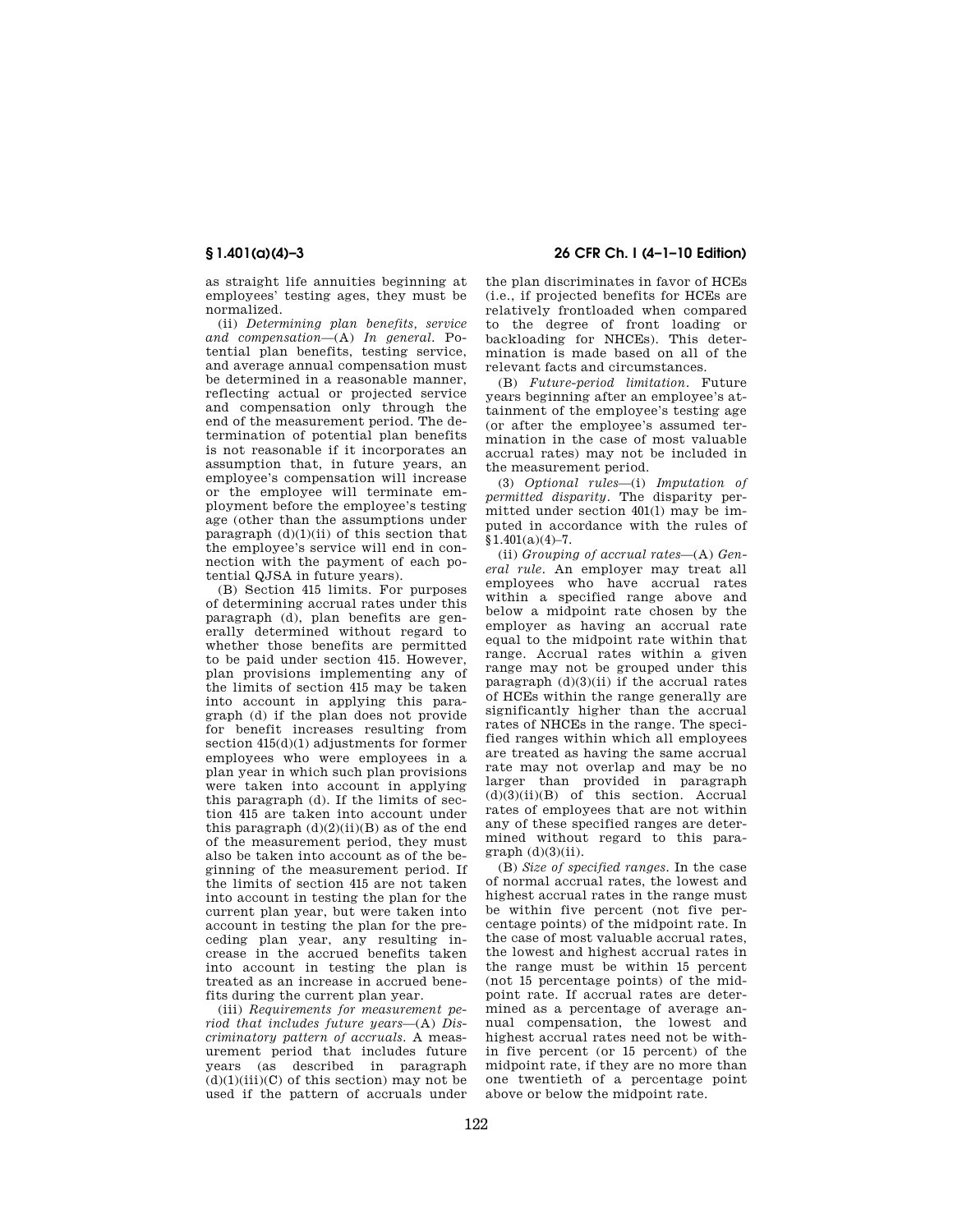(iii) *Fresh-start alternative*—(A) *General rule.* Notwithstanding the definition of measurement period provided in paragraph  $(d)(1)(iii)$  of this section, a measurement period for a fresh-start group is permitted to be limited to the period beginning after the fresh-start date with respect to that group if the plan makes a fresh start that satisfies  $$1.401(a)(4)-13(c)$  (without regard to  $$1.401(a)(4)-13(c)(2)(i)$  and (ii)). If the measurement period is so limited or the measurement period is the plan year (whether or not so limited), any compensation adjustments during the measurement period to the frozen accrued benefit as of the fresh-start date that are permitted under the rules of  $$1.401(a)(4)-13(d)$  may be disregarded in determining the increase in accrued benefits during the measurement period, but only if—

(*1*) The plan makes a fresh start as of the fresh-start date that satisfies  $$1.401(a)(4)-13(c)$  (without regard to  $$1.401(a)(4)-13(c)(2)(ii)$  in conjunction with a bona fide amendment to the benefit formula or accrual method under the plan; and

(*2*) The amendment provides for adjustments to employees' frozen accrued benefits as of the fresh-start date in accordance with the rules of  $$1.401(a)(4)$ -13(d).

(B) *Application of consistency requirements.* Limiting the application of the fresh-start alternative in this paragraph (d)(3)(iii) to a fresh-start group that consists of fewer than all employees does not violate the consistency requirement of paragraph  $(d)(2)(i)$  of this section.

(iv) *Floor on most valuable accrual rate.* In lieu of determining an employee's most valuable accrual rate in accordance with the definition in paragraph  $(d)(1)(ii)$  of this section, an employer may determine an employee's most valuable accrual rate for the current plan year as the employee's highest most valuable accrual rate determined for any prior plan year. This option may be used only if the employee's normal accrual rate has not changed significantly from the normal accrual rate for the relevant prior plan year and, there have been no plan amendments in the interim period since that prior plan year that affect the deter-

mination of most valuable accrual rates.

(4) *Examples.* The following examples illustrate the rules in this paragraph (d):

*Example 1.* The employees in Plan A have the following normal accrual rates (expressed as percentage of average annual compensation): 0.8 percent, 0.83 percent, 0.9 percent, 1.9 percent, 2.0 percent, and 2.1 percent. Because the first three rates are within a range of no more than one twentieth of a percentage point above or below 0.85 percent (a midpoint rate chosen by the employer), the employer may treat the employees who have those rates as having an accrual rate of 0.85 percent (provided that the accrual rates of HCEs within the range are not significantly higher than the accrual rates for NHCEs within the range). Because the last three rates are within a range of no more than five percent above or below 2.0 percent (a midpoint rate chosen by the employer), the employer may treat the employees who have those rates as having an accrual rate of 2.0 percent (provided that the accrual rates of HCEs within the range are not significantly higher than the accrual rates for NHCEs within the range).

*Example 2.* Employer X maintains a plan under which headquarters employees accrue a benefit of 1.25 percent of average compensation for the first 10 years of service and 0.75 percent of average compensation for subsequent years of service, while all other employees accrue a benefit of one percent of compensation for all years of service. Assume that the group of headquarters employees does not satisfy section 410(b). Under these facts, the pattern of accruals under the plan discriminates in favor of HCEs, and, therefore, under paragraph  $(d)(2)(iii)(A)$  of this section, the measurement period for determining accrual rates under the plan may not include future service.

(e) *Compensation rules*—(1) *In general.*  This paragraph (e) provides rules for determining average annual compensation. Safe harbor plans that satisfy paragraph (b) of this section must determine benefits either as a dollar amount unrelated to employees' compensation or as a percentage of each employee's average annual compensation. In contrast, plans that must satisfy the general test of paragraph (c) of this section are not required under this section to determine benefits under any particular definition of compensation or in any particular manner, but the accrual rates used in testing these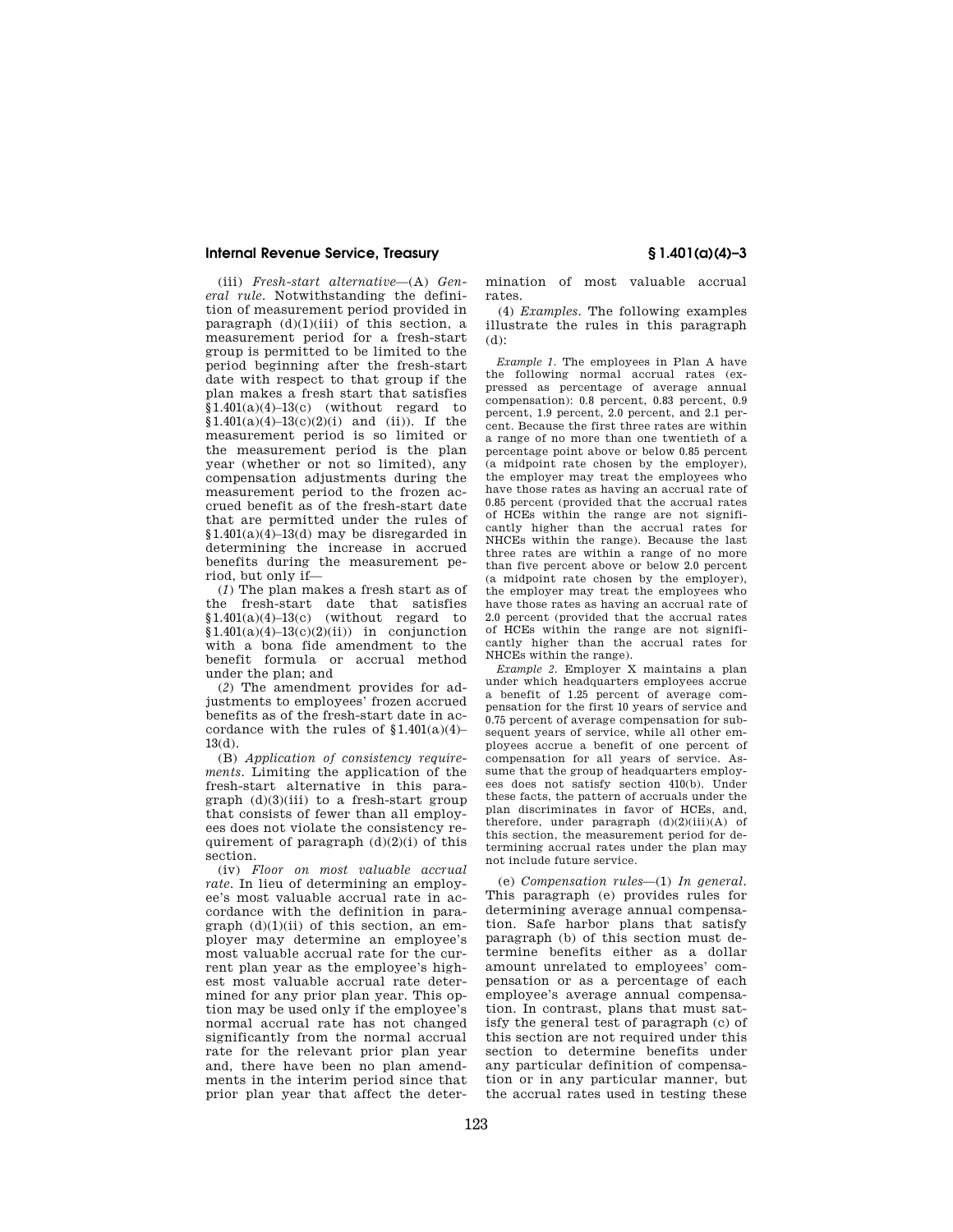plans must be expressed either as a dollar amount or determined as a percentage of each employee's average annual compensation.

(2) *Average annual compensation*—(i) *General rule.* An employee's average annual compensation is the average of the employee's annual section 414(s) compensation determined over the averaging period in the employee's compensation history during which the average of the employee's annual section 414(s) compensation is the highest. For this purpose, an averaging period must consist of three or more consecutive 12-month periods, but need not be longer than the employee's period of employment. An employee's compensation history may begin at any time, but must be continuous, be no shorter than the averaging period, and end in the current plan year.

(ii) *Certain permitted modifications to average annual compensation*—(A) *Use of plan year compensation.* If the measurement period for determination of accrual rates is the current plan year, or the plan is an accumulation plan that satisfies paragraph (b) of this section, then plan year compensation may be substituted for average annual compensation.

(B) *Drop-out years.* Any of the following types of 12-month periods in an employee's compensation history may be disregarded in determining the employee's average annual compensation (including for purposes of the requirement to average section 414(s) compensation over consecutive 12-month periods), but only if the plan disregards the employee's compensation for those periods in determining benefits—

(*1*) The 12-month period in which the employee terminates employment;

(*2*) All 12-month periods in which the employee performs no services; or

(*3*) All 12-month periods in which the employee performs services for less than a specified number of hours or specified period of time in the 12 month period. The specified number of hours or specified period of time may be selected by the employer, but may not exceed three quarters of the time that an employee in the same job category working on a full-time basis would perform services during that 12 month period.

# **§ 1.401(a)(4)–3 26 CFR Ch. I (4–1–10 Edition)**

(C) *Drop-out months within 12-month periods.* If a plan determines an employee's average annual compensation using 12-month periods that do not end on a fixed date (e.g., average annual compensation as of a date is defined as the average of the employee's section 414(s) compensation for the 60 consecutive months within the compensation history in which the average is highest), then, for purposes of determining a 12-month period, any of the following type of months may be disregarded (including for purposes of the requirement to average section 414(s) compensation over consecutive 12-month periods), but only if the plan disregards the employee's compensation for those months in determining benefits—

(*1*) The month in which the employee terminates employment;

(*2*) All months in which the employee performs no services; or

(*3*) All months in which the employee performs services for less than a specified number of hours or specified period of time in the month. The specified number of hours or specified period of time may be selected by the employer, but may not exceed three quarters of the time that an employee in the same job category working on a full-time basis would perform services during that month.

(D) *Employees working less than fulltime.* In the case of an employee who normally works less than full-time, the rules in paragraphs  $(e)(2)(ii)(B)(3)$  and  $(e)(2)(ii)(C)(3)$  of this section may be applied in relation to that employee's normal work schedule (instead of a full- time employee's work schedule) by prorating the specified number of hours or specified period of time, based on the employee's normal work schedule as a fraction of a full-time schedule.

(E) *Exception from consecutive-periods requirement for certain plans.* The requirement that the periods taken into account under paragraph  $(e)(2)(i)$  of this section be consecutive does not apply in the case of a plan that is not a section 401(l) plan, provided that it does not take permitted disparity into account under  $$1.401(a)(4)-7$ . This paragraph  $(e)(2)(ii)(E)$  applies only if the plan does not take into account whether 12-month periods of compensation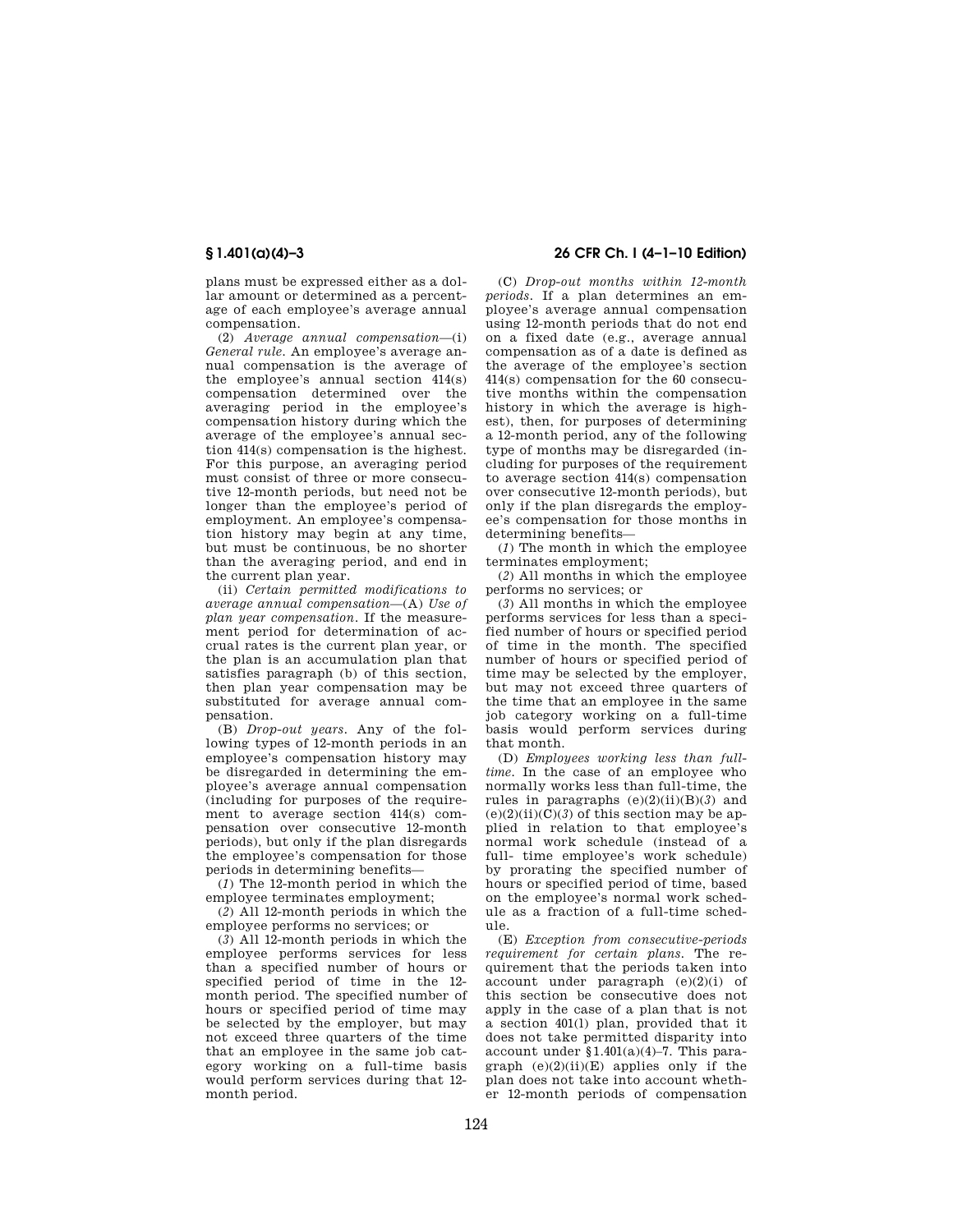are consecutive in determining average compensation for purposes of calculating benefits.

(iii) *Consistency requirements.* Average annual compensation must be determined in a consistent manner for all employees.

(3) *Examples.* The following examples illustrate the rules in this paragraph (e):

*Example 1.* Plan A is a defined benefit plan. Plan A determines benefits on the basis of the average of each employee's annual compensation for the five consecutive plan years (or the employee's period of employment, if shorter) during the employee's compensation history in which the average of the employee's annual compensation is the highest. The compensation history used for this purpose is the last 10 plan years, plus the current plan year. In determining compensation for each plan year in the compensation history, Plan A defines compensation using a single definition that satisfies section 414(s) as a safe harbor definition under §1.414(s)–1(c). Plan A determines benefits on the basis of average annual compensation.

*Example 2.* Plan B is a defined benefit plan. Plan B determines benefits on the basis of the average of each employee's compensation for the five consecutive 12-month periods (or the employee's period of employment, if shorter) during the employee's compensation history in which the average of the employee's annual compensation is the highest. The compensation history used for this purpose is the 10 consecutive 12-month periods ending on the employee's termination date. In determining the average, Plan B disregards all months in which the employee performs services for less than 100 hours (60 percent of a full-time work schedule of 173 hours). In the case of an employee whose normal work schedule is less than a full-time schedule, Plan B disregards all months in which that employee performs services for less than 60 percent of the employee's normal work schedule. Plan B defines compensation for each 12-month period using a single definition that satisfies §1.414(s)–1. Plan B determines benefits on the basis of average annual compensation.

*Example 3.* (a) The facts are the same as in *Example 1,* except that, for plan years prior to 1996, the compensation for a plan year was determined under a rate of pay definition of compensation that satisfies section 414(s), while, for plan years after 1995, the compensation for a plan year is determined using a definition that satisfies section 414(s) as a safe harbor definition under §1.414(s)–1(c).

(b) The underlying definition of compensation for each plan year in the employee's compensation history is section 414(s) compensation, because for each plan year the definition satisfies the requirements for section  $414(s)$  compensation under  $$1.401(a)(4)$ 12. Therefore, Plan A determines benefits on the basis of average annual compensation, even though the underlying definition used to measure the amount of compensation for each plan year in an employee's compensation history is not the same for all plan years.

*Example 4.* The facts are the same as in *Example 1* except that Plan A determines benefits on the basis of the average of the employee's annual section 414(s) compensation for the five consecutive 12-month periods ending on June 30 during the employee's compensation history in which the average is highest. An employee's compensation history begins when the employee commences participation in the plan and ends in the current plan year. In the case of an employee with less than five consecutive years of plan participation as of June 30, the compensation history is extended prior to the employee's commencement of participation to include the five consecutive 12-month periods ending on June 30 of the current plan year (or the employee's total period of employment, if shorter). Plan A determines benefits on the basis of average annual compensation.

*Example 5.* The facts are the same as in *Example 4,* except that Plan A determines benefits on the basis of the average of each employee's compensation for the employee's entire compensation history. Plan A determines benefits on the basis of average annual compensation.

(f) *Special rules*—(1) *In general.* The special rules in this paragraph (f) apply for purposes of applying the provisions of this section to a defined benefit plan. Any special rule provided in this paragraph (f) that is optional must, if used, apply uniformly to all employees.

(2) *Certain qualified disability benefits.*  In general, qualified disability benefits<br>(within the meaning of section  $(within the meaning$  $411(a)(9)$  are not taken into account under this section. However, a qualified disability benefit that results from the crediting of compensation or service for a period of disability in the same manner as actual compensation or service is credited under a plan's benefit formula is permitted to be taken into account under this section as an accrued benefit upon the employee's return to service with the employer following the period of disability, provided that the qualified disability benefit is then treated in the same manner as an accrued benefit for all purposes under the plan.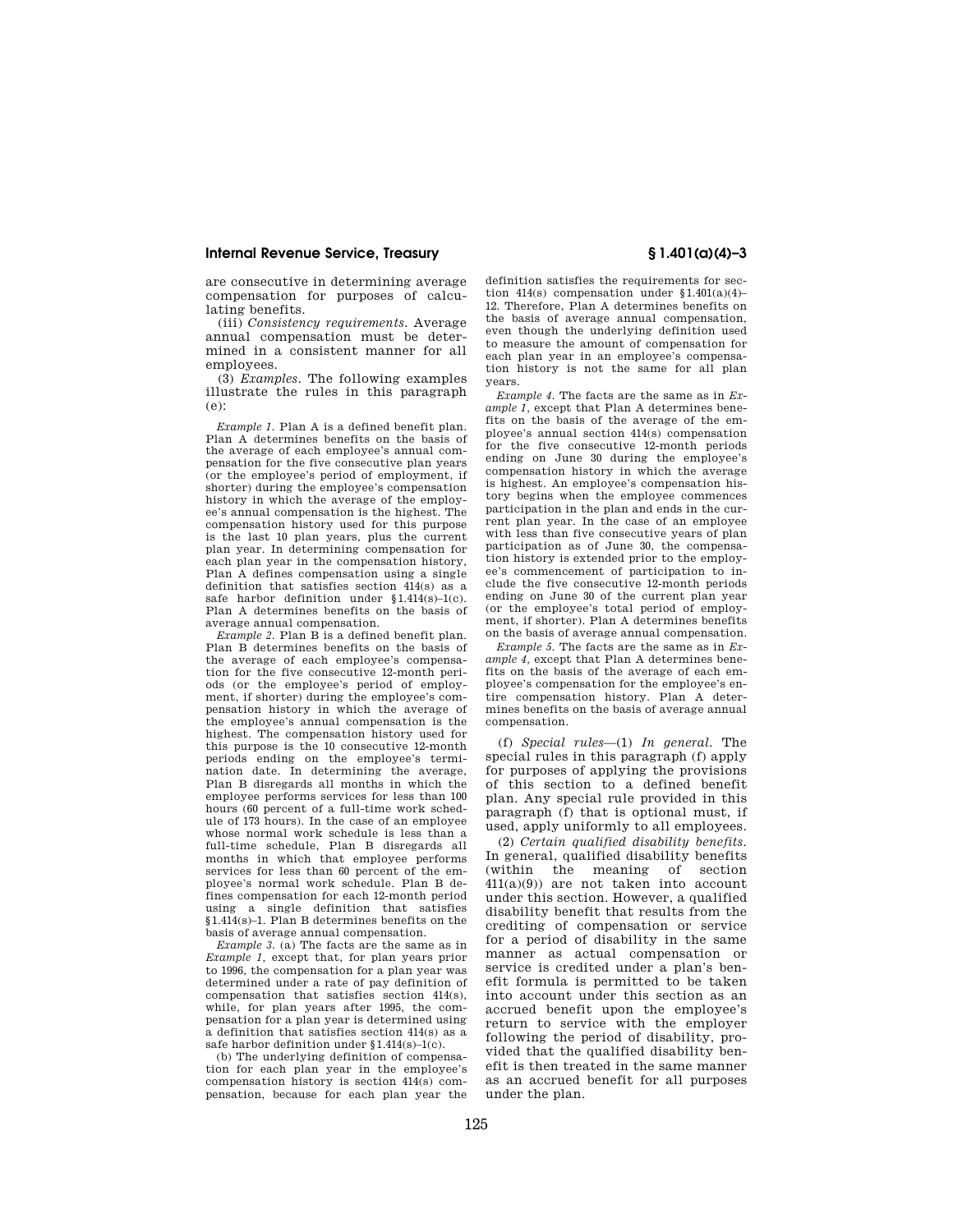(3) *Accruals after normal retirement age*—(i) *General rule.* An employee's accruals for any plan year after the plan year in which the employee attains normal retirement age are taken into account for purposes of this section. However, any plan provision that provides for increases in an employee's accrued benefit solely because the employee has delayed commencing benefits beyond the normal retirement age applicable to the employee under the plan may be disregarded, but only if—

(A) The same uniform normal retirement age applies to all employees; and

(B) The percentage factor used to increase the employee's accrued benefit is no greater than the largest percentage factor that could be applied to increase actuarially the employee's accrued benefit using any standard mortality table and any standard interest rate.

(ii) *Examples.* The following examples illustrate the rules of this paragraph (f)(3). In each example, it is assumed that the plan satisfies the requirements of paragraph  $(f)(3)(i)(A)$  and  $(B)$ of this section.

*Example 1.* Plan A provides a benefit of two percent of average annual compensation per year of service for all employees. In addition, Plan A provides an actuarial increase in an employee's accrued benefit of six percent for each year that an employee defers commencement of benefits beyond normal retirement age. For employees who continue in service beyond normal retirement age, the employee's two-percent accrual for the current plan year is offset by the six-percent actuarial increase, as permitted under section  $411(b)(1)(H)(iii)(II)$ . For purposes of this section, the actuarial increase (and hence the offset) may be disregarded, and thus all employees may be treated as if they were accruing at the rate of two percent of average annual compensation per year.

*Example 2.* The facts are the same as in *Example 1,* except that the employee's two- percent accrual for the current plan year is not offset by the six-percent actuarial increase. The employer may disregard the actuarial increase and thus may treat all employees as if they were accruing at the rate of two percent of average annual compensation per year.

(4) *Early retirement window benefits*— (i) *General rule.* In applying the requirements of this section, all early retirement benefits, retirement-type subsidies, QSUPPs, and other optional

## **§ 1.401(a)(4)–3 26 CFR Ch. I (4–1–10 Edition)**

forms of benefit under a plan, and changes in the plan's benefit formula, are taken into account regardless of whether they are permanent features of the plan or are offered only to employees whose employment terminates within a limited period of time. Additional rules and examples relevant to the testing of early retirement window benefits are found in *Example 6* of paragraph  $(b)(2)(vi)$  of this section; paragraph  $(b)(2)(ii)(A)(2)$ , *Example 2* of paragraph (c)(2), paragraph (d)(3), and *Example 3* of paragraph (e)(1)(iii) of  $$1.401(a)(4)-4;$  paragraph  $(c)(4)(i)$  and *Example 2* of paragraph (c)(6) of  $$1.401(a)(4)-9$ ; and the definition of benefit formula in  $$1.401(a)(4)-12$ .

(ii) Special rules—(A) *Year in which early retirement window benefit taken into account.* Notwithstanding paragraph (f)(4)(i) of this section, an early retirement window benefit is disregarded for purposes of determining whether a plan satisfies this section with respect to an employee for all plan years other than the first plan year in which the benefit is currently available (within the meaning of  $$1.401(a)(4)-4(b)(2))$  to the employee. For purposes of this paragraph  $(f)(4)(ii)(A)$ , in determining which plan years the benefit is currently available, an early retirement window benefit that consists of a temporary change in the plan's benefit formula is treated as an optional form of benefit.

(B) *Treatment of early retirement window benefit that consists of temporary change in benefit formula.* An early retirement window benefit is disregarded for purposes of determining an employee's normal accrual rate, even if the early retirement window benefit consists of a temporary change in a plan's benefit formula. However, if an early retirement window benefit consists of a temporary change in a plan's benefit formula, the plan does not satisfy paragraph (b) of this section during the period for which the change is effective unless the plan satisfies paragraph (b) of this section both reflecting the temporary change in the benefit formula and disregarding that change.

(C) *Effect of early retirement window benefit on most valuable accrual rate.* In determining an employee's most valuable optional form of payment of the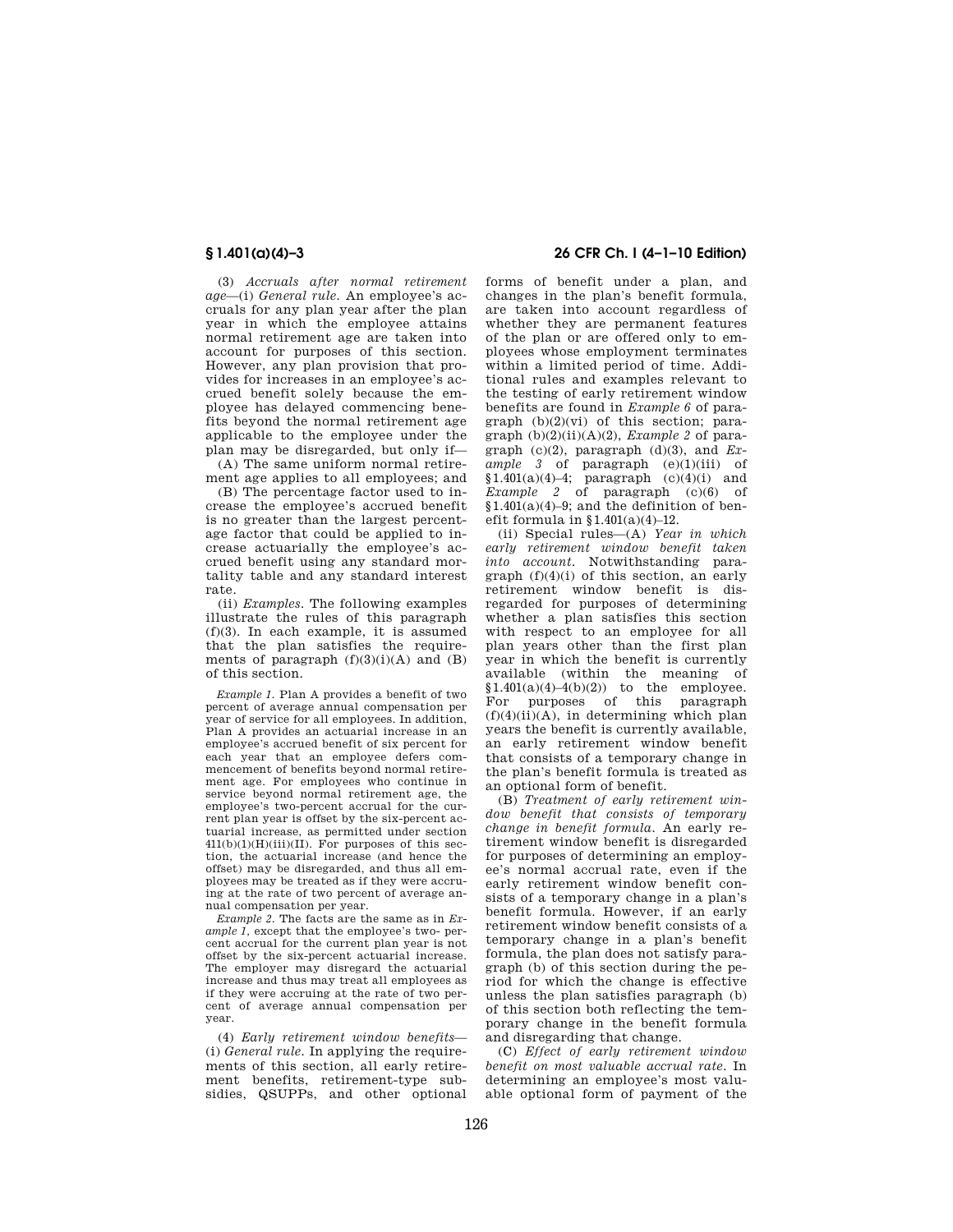accrued benefit (which is used in determining the employee's most valuable accrual rate under paragraphs  $(d)(1)(ii)$ and (f)(4)(i) of this section), an early retirement window benefit that is currently available to the employee (with-<br>in the meaning of paragraph paragraph  $(f)(4)(ii)(A)$  of this section) and that is not disregarded for a plan year under paragraph  $(f)(4)(ii)(A)$  of this section is taken into account in that plan year with respect to the employee's accrued benefit as of the earliest of the employee's date of termination, the close of the early retirement window, or the last day of that plan year.

(D) *Effect of early retirement window benefit on average benefit percentage test.*  Notwithstanding paragraph (c)(2) of this section, a rate group under a plan that provides an early retirement window benefit is deemed to satisfy the average benefit percentage test of §1.410(b)–5 if—

(*1*) All rate groups under the plan would satisfy the ratio percentage test of  $$1.410(b)-2(b)(2)$  if the early retirement window benefit were disregarded; and

(*2*) The group of employees to whom the early retirement window benefit is currently available (within the meaning of paragraph  $(f)(4)(ii)(A)$  of this section) satisfies section 410(b) without regard to the average benefit percentage test of §1.410(b)–5.

(iii) *Early retirement window benefit defined.* For purposes of this paragraph  $(f)(4)$ , an early retirement window benefit is an early retirement benefit, retirement-type subsidy, QSUPP, or other optional form of benefit under a plan that is available, or a change in the plan's benefit formula that is applicable, only to employees who terminate employment within a limited period specified by the plan (not to exceed one year) under circumstances specified by the plan. A benefit does not fail to be described in the preceding sentence merely because the plan contains provisions under which certain employees may receive the benefit even though, for bona fide business reasons, they terminate employment within a reasonable period after the end of the limited period. An amendment to an early retirement window benefit that merely extends the periods

in the preceding sentences is not treated as a separate early retirement window benefit, provided that the periods, as extended, satisfy the preceding sentences. However, any other amendment to an early retirement window benefit creates a separate early retirement window benefit.

(iv) *Examples.* The following examples illustrate the rules of this paragraph  $(f)(4)$ :

*Example 1.* (a) Plan A provides a benefit of one percent of average annual compensation per year of service and satisfies the requirements of paragraph (b)(2) of this section. Thus, the plan provides the same benefit to all employees with the same years of service under the Plan. Plan A is amended to treat all employees with ten or more years of service who terminate employment after attainment of age 55 and between March 1, 1999, and January 31, 2000, as if they had an additional five years of service under the benefit formula. However, in order to ensure the orderly implementation of the early retirement window, the plan amendment provides that designated employees in the human resources department who would otherwise be eligible for the early retirement window benefit are eligible to be treated as having the additional five years of service only if they terminate between January 1, 2000, and April 30, 2000.

(b) The additional benefits provided under this amendment are tested as benefits provided to employees rather than former employees. The effect of this amendment is temporarily to change the benefit formula for employees who are eligible for the early retirement window benefit because the amendment changes (albeit temporarily) the amount of the benefit payable to those employees at normal retirement age. See the definition of benefit formula in  $\S 1.401(a)(4)$ -12. Assume that the additional years of service credited to employees eligible for the window benefit do not represent past service<br>(within the meaning of  $$1.401(a)(4)$ the meaning of  $$1.401(a)(4)$ –  $11<sub>(d)(3)(i)(B)</sub>$  or pre-participation or imputed service (within the meaning of  $$1.401(a)(4)$ –  $11(d)(3)(ii)(A)$  or  $(B)$ , respectively) and thus may not be taken into account as years of service. See §1.401(a)(4)–11(d)(3)(i)(A) (regarding years of service that may not be taken into account under  $$1.401(a)(4)-1(b)(2)$ . Thus, the window-eligible employees are entitled to a larger benefit (as a percentage of average annual compensation) than other employees with the same number of years of service, and the plan does not satisfy the uniform normal retirement benefit requirement of paragraph  $(b)(2)(i)$  of this section.

(c) Plan A is restructured under the provisions of  $$1.401(a)(4)-9(c)$  into two component plans: Component Plan A1, consisting of all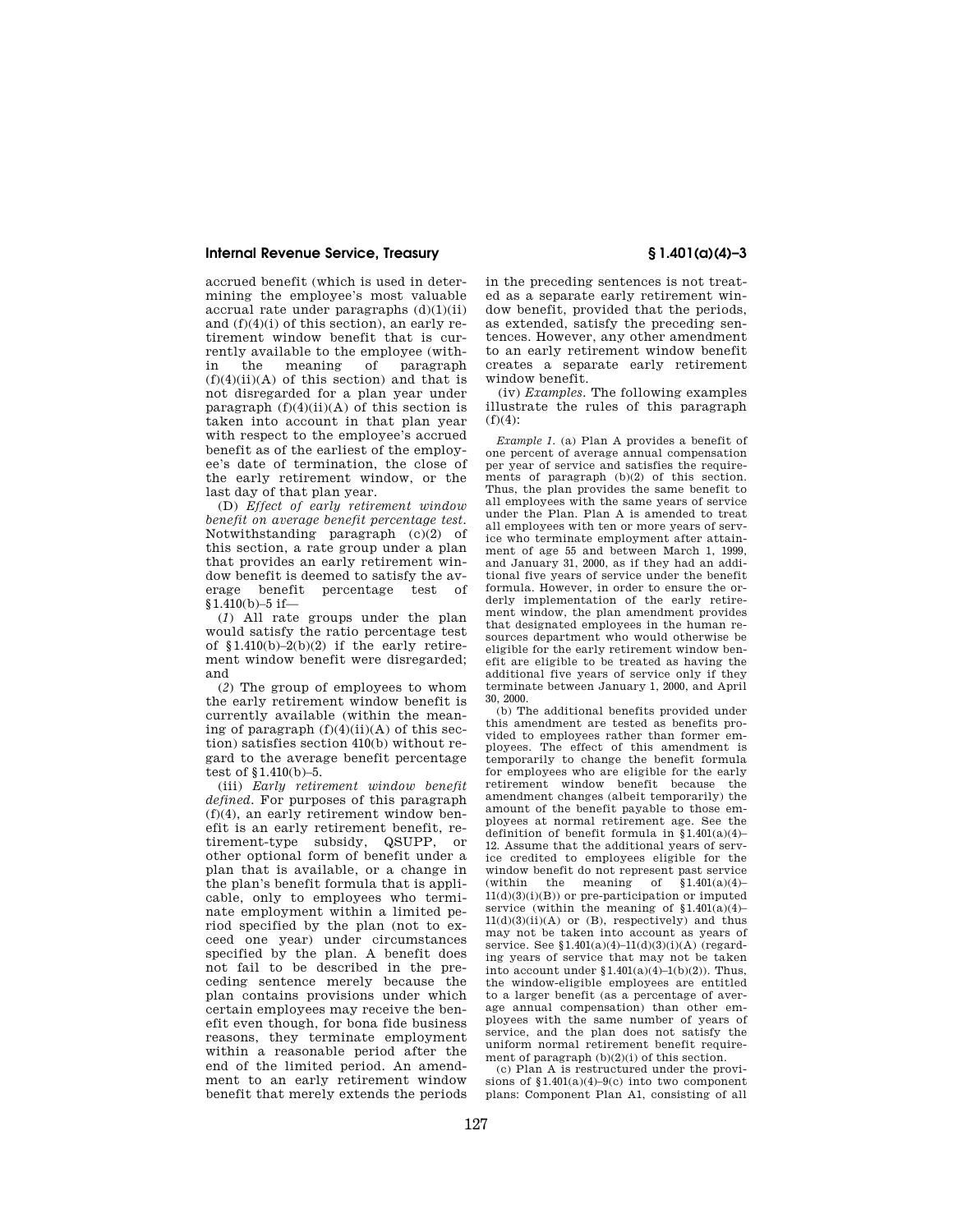employees who are not eligible for the early retirement window benefit and all of their accruals and benefits, rights, and features under the plan, and Component Plan A2, consisting of all employees who are eligible for the early retirement window benefit (including the designated employees in the human resource department) and all of their accruals and benefits, rights, and features under the plan.

(d) Component Plan A1 still satisfies paragraph (b) of this section, because there has been no change for the employees in that component plan. Similarly, Component Plan A2 satisfies paragraph (b) of this section disregarding the change in the benefit formula.

(e) Because the early retirement window benefit consists of a temporary change in the benefit formula, paragraph  $(f)(4)(ii)(B)$  of this section requires that the plan satisfy the requirements of paragraph (b) of this section reflecting the change in order to remain a safe harbor plan. After reflecting the change, Component Plan A2 still provides the same benefit (albeit higher than under the regular benefit formula) to all employees with the same years of service that may be taken into account in testing the plan, and thus the benefit formula (as temporarily amended) satisfies the requirements of paragraphs  $(b)(2)$  (i) and (ii) of this section.

(f) Since Component Plan A2 also satisfies all of the other requirements of paragraph (b)(2) of this section and the safe harbor of paragraph (b)(3) of this section reflecting the change in the benefit formula, Component Plan A2 satisfies this paragraph (b) both reflecting and disregarding the change in the benefit formula. Thus, Component Plan A2 satisfies paragraph (b) of this section.

*Example 2.* The facts are the same as in *Example 1,* except that Plan A's benefit formula used the maximum amount of permitted disparity under section 401(l) prior to the amendment. The analysis is the same as in paragraphs (a) through the first sentence of paragraph (e) of *Example 1.* In order to satisfy the requirements of paragraph (b)(2) of this section, a plan that uses permitted disparity must satisfy the requirements of section 401(l) after reflecting the change in the benefit formula. Because, as stated in *Example 1,*  the additional five years of service may not be taken into account for purposes of satisfying paragraph (b) of this section, the disparity that results from crediting that service exceeds the maximum permitted disparity under section 401(l). Thus, Component Plan A2 does not satisfy the requirements of paragraph (b) of this section.

*Example 3.* The facts are the same as in *Example 1,* except that Plan A is tested under the general test in paragraph (c) of this section. The early retirement window benefit is disregarded for purposes of determining the normal accrual rates, but is taken into account in 1999 for purposes of determining the

# **§ 1.401(a)(4)–3 26 CFR Ch. I (4–1–10 Edition)**

most valuable accrual rates, of employees who were eligible for the early retirement window benefit (regardless of whether they elected to receive it). As stated in *Example 1,*  the additional five years of service do not represent past service, pre-participation service, or imputed service, and thus under  $$1.401(a)(4)-11(d)(3)(i)(A)$  may not be taken into account as testing service.

(5) *Unpredictable contingent event benefits*—(i) *General rule.* In general, an unpredictable contingent event benefit (within the meaning of section  $412(1)(7)(B)(ii)$  is not taken into account under this section until the occurrence of the contingent event. Thus, the special rule in  $$1.401(a)(4)-4(d)(7)$ (treating the contingent event as having occurred) does not apply for purposes of this section. In the case of an unpredictable contingent event that is expected to result in the termination from employment of certain employees within a period of time consistent with the rules for defining an early retirement window benefit in paragraph  $(f)(4)(iii)$  of this section, the unpredictable contingent event benefit available to those employees is permitted to be treated as an early retirement window benefit, thus permitting the rules of paragraph (f)(4) of this section to be applied to it.

(ii) *Example.* The following example illustrates the rules of this paragraph  $(f)(5)$ :

*Example.* (a) Employer X operates various manufacturing plants and maintains Plan A, a defined benefit plan that covers all of its nonexcludable employees. Plan A provides an early retirement benefit under which employees who retire after age 55 but before normal retirement age and who have at least 10 years of service receive a benefit equal to their normal retirement benefit reduced by four percent per year for each year prior to normal retirement age. Plan A also provides a plant-closing benefit under which employees who satisfy the conditions for receiving the early retirement benefit and who work at a plant where operations have ceased and whose employment has been terminated will receive an unreduced normal retirement benefit. The plant-closing benefit is an unpredictable contingent event benefit.

(b) During the 1997 plan year, Employer X had no plant closings. Therefore, the plantclosing benefit is not taken into account for the 1997 plan year in determining accrual rates or in applying the safe harbors in paragraph (b) of this section.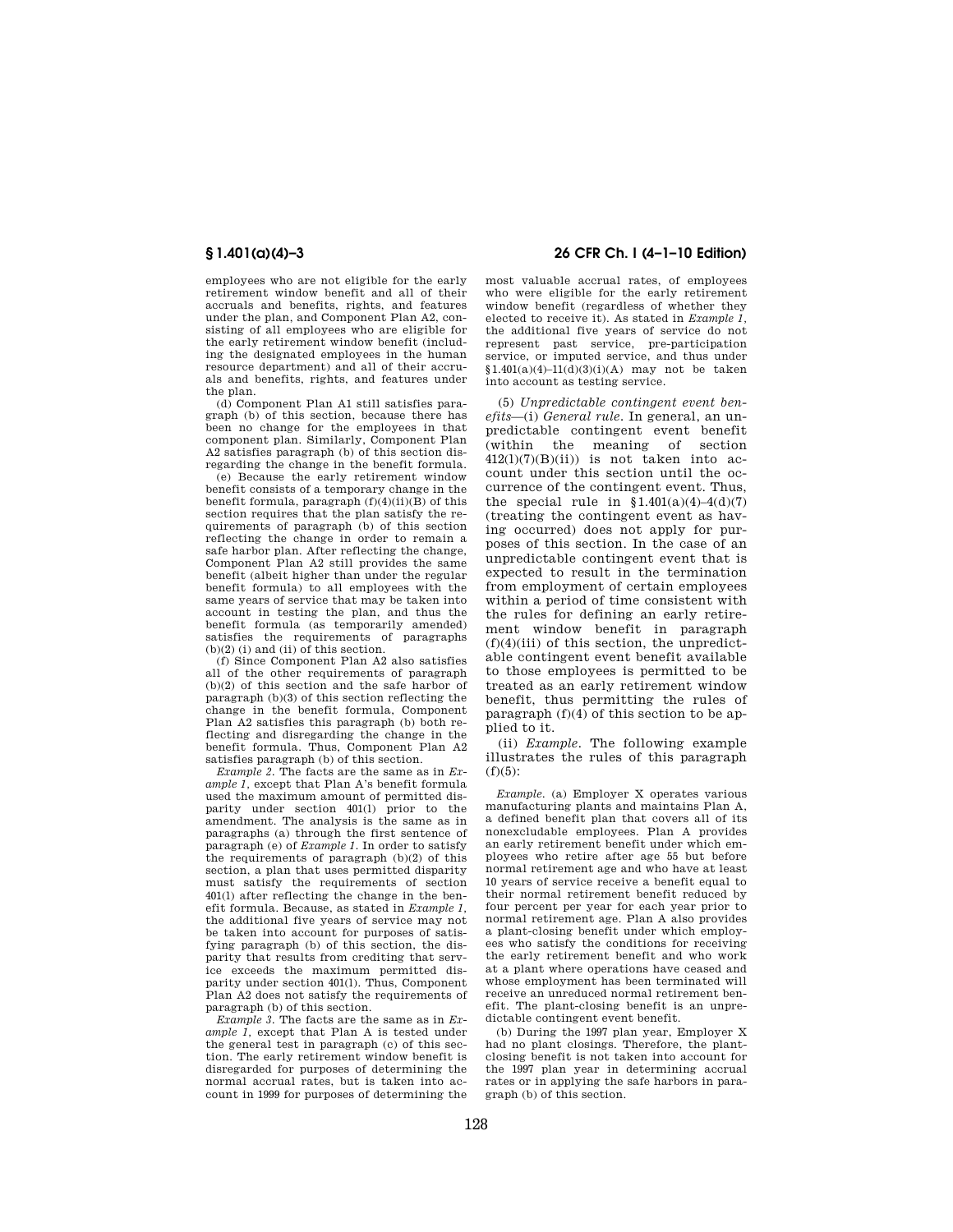(c) During the 1998 plan year, Employer X begins to close one plant. Employees M through Z, who are employees at the plant that is closing, are expected to terminate employment with Employer X during the plan year and will satisfy the conditions for the plant-closing benefit. Therefore, in testing Plan A under this section for the 1998 plan year, the availability of the plant-closing benefit to Employees M through Z must be taken into account in determining their accrual rates or in determining whether the plan satisfies one of the safe harbors under paragraph (b) of this section.

(d) Because the employees eligible for the unpredictable contingent event benefit are expected to terminate employment with Employer X during a period consistent with the rules for defining an early retirement window benefit, in testing Plan A under this section for the 1998 plan year, the special rules in paragraph  $(f)(4)(ii)$  of this section may be applied. Thus, for example, normal accrual rates may be determined without reference to the unpredictable contingent event benefit.

(e) Despite the closing of the plant, Employee Q remains an employee into the 1999 plan year. Under paragraph (f)(4)(ii)(A) of this section, the availability of the plantclosing benefit to Employee Q may be disregarded in the 1999 plan year.

(6) *Determination of benefits on other than plan-year basis.* For purposes of this section, accruals are generally determined based on the plan year. Nevertheless, an employer may determine accruals on the basis of any period ending within the plan year as long as the period is at least 12 months in duration. For example, accruals for all employees may be determined based on accrual computation periods ending within the plan year.

(7) *Adjustments for certain plan distributions.* For purposes of this section, an employee's accrued benefit includes the actuarial equivalent of prior distributions of accrued benefits from the plan to the employee if the years of service taken into account in determining the accrued benefits that were distributed continue to be taken into account under the plan for purposes of determining the employee's current accrued benefit. For purposes of this paragraph (f)(7), actuarial equivalence must be determined in a uniform manner for all employees using reasonable actuarial assumptions. A standard interest rate and a standard mortality table are among the assumptions con-

sidered reasonable for this purpose. Thus, for example, if an employee has commenced receipt of benefits in accordance with the minimum distribution requirements of section  $401(a)(9)$ , and the plan reduces the employee's accrued benefit to take into account the amount of the distributions, the employee's accrued benefit for purposes of this section is restored to the value it would have had if the distributions had not occurred.

(8) *Adjustment for certain QPSA charges.* For purposes of this section, an employee's accrued benefit includes the cost of a qualified preretirement survivor annuity (QPSA) that reduces the employee's accrued benefit otherwise determined under the plan, as permitted under §1.401(a)–20, Q&A–21. Thus, an employee's accrued benefit for purposes of this section is determined as if the cost of the QPSA had not been charged against the accrued benefit. This paragraph (f)(8) applies only if the QPSA charges apply uniformly to all employees.

(9) *Disregard of certain offsets*—(i) *General rule.* For purposes of this section, an employee's accrued benefit under a plan includes that portion of the benefit that is offset under an offset provision described in §1.401(a)(4)–  $11(d)(3)(i)(D)$ . The rule in the preceding sentence applies only to the extent that the benefit by which the benefit under the plan being tested is offset is attributable to periods for which the plan being tested credits pre-participation service (within the meaning of  $$1.401(a)(4)-11(d)(3)(ii)(A))$  that satisfies  $$1.401(a)(4)-11(d)(3)(iii)$  or past service (within the meaning of  $$1.401(a)(4)$ –  $11(d)(3)(i)(B)$ , and only if-

(A) The benefit under the plan being tested is offset by either—

(*1*) Benefits under a qualified defined benefit plan or defined contribution plan (whether or not terminated); or

(*2*) Benefits under a foreign plan that are reasonably expected to be paid; and,

(B) If any portion of the benefit that is offset is nonforfeitable (within the meaning of section 411), that portion is offset by a benefit (or portion of a benefit) that is also nonforfeitable (or vested, in the case of a foreign plan).